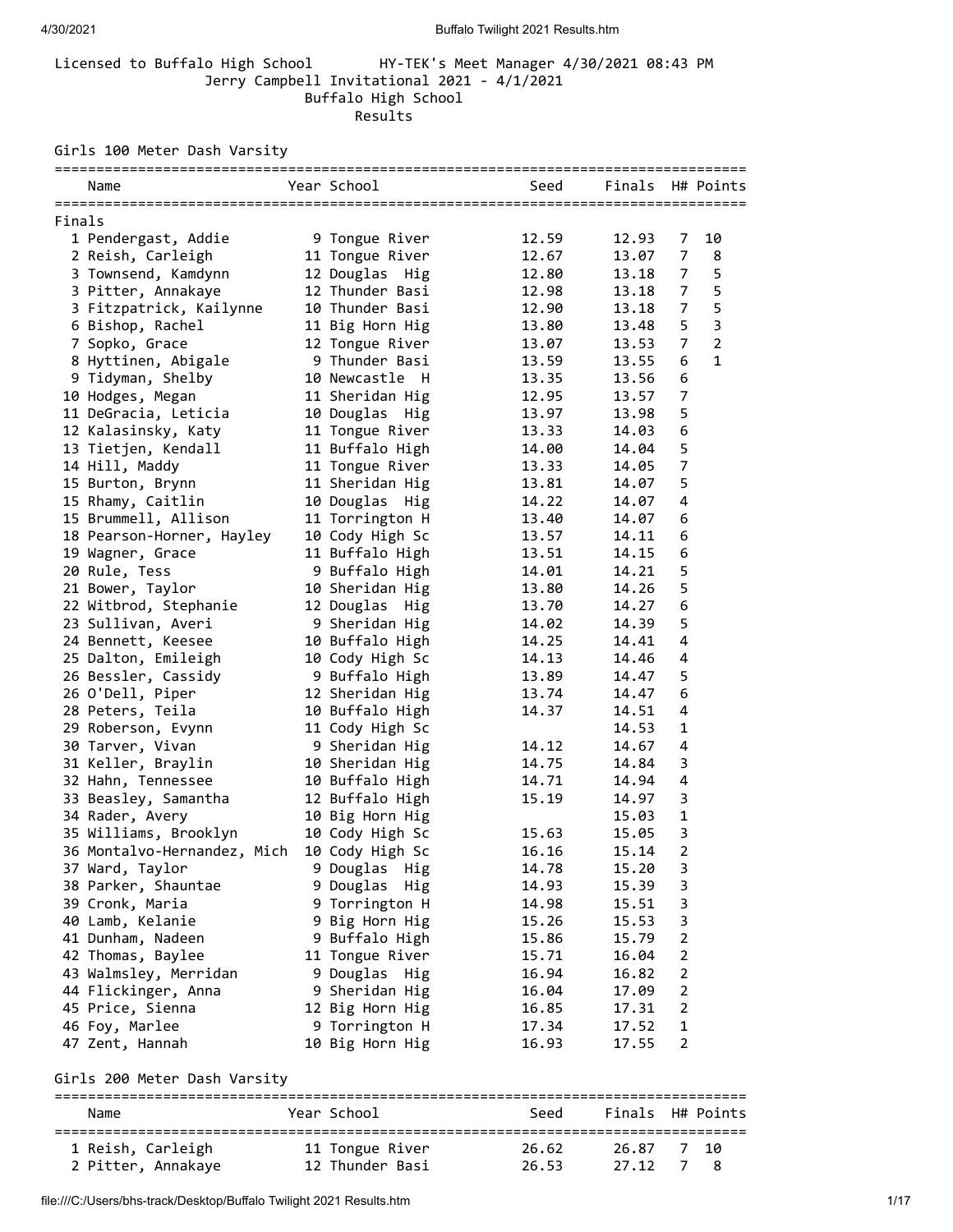| 3 Tidyman, Shelby                        | 10 Newcastle H         | 28.19 | 27.55 | 6              | 6              |
|------------------------------------------|------------------------|-------|-------|----------------|----------------|
| 4 Spiering, Holly                        | 11 Cody High Sc        | 26.73 | 27.61 | $\overline{7}$ | 5              |
| 5 Harrison, Lake                         | 11 Cody High Sc        |       | 27.65 | 2              | 4              |
| 6 Sopko, Grace                           | 12 Tongue River        | 27.53 | 27.92 | 7              | 3              |
| 7 Hyttinen, Abigale                      | 9 Thunder Basi         | 28.62 | 28.09 | 6              | $\overline{2}$ |
| 8 Pendergast, Jane                       | 11 Tongue River        | 27.23 | 28.20 | 7              | $\mathbf{1}$   |
| 9 Wagner, Grace                          | 11 Buffalo High        | 28.53 | 28.21 | 6              |                |
| 10 Hill, Maddy                           | 11 Tongue River        | 28.48 | 28.73 | 6              |                |
| 11 Holiday, Lindsey                      | 12 Ten Sleep Hi        | 27.81 | 28.87 | $\overline{7}$ |                |
| 11 Brummell, Allison                     | 11 Torrington H        | 27.80 | 28.87 | 7              |                |
| 13 Nelson, Ada                           | 9 Cody High Sc         | 29.58 | 28.94 | 5              |                |
| 14 Mohrmann, Kate                        | 10 Big Horn Hig        | 29.23 | 28.95 | 5              |                |
| 15 Pearson-Horner, Hayley                | 10 Cody High Sc        | 28.91 | 29.00 | 5              |                |
| 16 Morehouse, Marissa                    | 11 Torrington H        | 28.31 | 29.12 | 6              |                |
| 17 Bower, Taylor                         | 10 Sheridan Hig        | 28.66 | 29.22 | 6              |                |
| 18 Ryan, Jazlyn                          | 9 Tongue River         | 29.27 | 29.23 | 5              |                |
| 19 Zimmer, Saydee                        | 9 Big Horn Hig         | 29.50 | 29.32 | 5              |                |
| 19 Rule, Tess                            | 9 Buffalo High         | 28.77 | 29.32 | 6              |                |
| 21 Kalasinsky, Katy                      | 11 Tongue River        | 28.48 | 29.37 | 6              |                |
| 22 Pittsley, Jules                       | 11 Sheridan Hig        | 29.71 | 29.45 | 4              |                |
| 23 Bennett, Keesee                       | 10 Buffalo High        | 29.18 | 29.59 | 5              |                |
| 24 Rhamy, Caitlin                        | 10 Douglas Hig         | 31.34 | 29.87 | 4              |                |
| 25 Billings, Ashley                      | 10 Big Horn Hig        | 30.48 | 30.02 | 4              |                |
| 26 Bessler, Cassidy                      | 9 Buffalo High         | 29.60 | 30.13 | 5              |                |
| 27 Dalton, Emileigh                      | 10 Cody High Sc        | 29.63 | 30.19 | 5              |                |
| 28 Tarver, Vivan                         | 9 Sheridan Hig         | 30.55 | 30.51 | 4              |                |
| 29 Carbert, Izzy                         | 12 Tongue River        |       | 30.55 | 1              |                |
| 30 Holeman, Hailey                       | 9 Cody High Sc         | 31.54 | 30.80 | 3              |                |
| 31 Williams, Brooklyn                    | 10 Cody High Sc        | 30.75 | 30.86 | 4              |                |
| 32 Baures, Avery                         | 9 Sheridan Hig         | 32.48 | 31.22 | 3              |                |
| 33 Roberson, Evynn                       | 11 Cody High Sc        |       | 31.23 | $\overline{2}$ |                |
| 34 Hahn, Tennessee                       | 10 Buffalo High        | 30.97 | 31.41 | 4              |                |
| 35 Parker, Shauntae                      | 9 Douglas<br>Hig       | 32.38 | 31.85 | 3              |                |
| 36 Ward, Taylor                          | 9 Douglas<br>Hig       | 34.67 | 32.11 | 3              |                |
| 37 Cronk, Maria                          | 9 Torrington H         | 31.42 | 32.39 | 4              |                |
| 38 Fox, Isabelle                         | 9 Ten Sleep Hi         | 33.16 | 32.66 | 3              |                |
| 39 Lamb, Kelanie                         | 9 Big Horn Hig         | 33.10 | 32.72 | 3              |                |
| 40 Montalvo-Hernandez, Mich              | 10 Cody High Sc        |       | 33.40 | $\mathbf 1$    |                |
| 41 Dunham, Nadeen                        | 9 Buffalo High         | 33.21 | 33.51 | 3              |                |
|                                          | 9 Douglas              | 37.64 | 35.02 | 2              |                |
| 42 Walmsley, Merridan<br>43 Zent, Hannah | Hig<br>10 Big Horn Hig | 37.07 | 36.38 | $\overline{2}$ |                |
|                                          | 12 Sheridan Hig        | 35.93 | 36.57 | $\mathbf 2$    |                |
| 44 Lain, Cheyenne<br>45 Price, Sienna    | 12 Big Horn Hig        | 36.86 | 38.00 | $\overline{2}$ |                |
|                                          |                        |       |       | 1              |                |
| 46 DeLaCruz, Adrianna                    | 9 Cody High Sc         |       | 41.45 |                |                |

# Girls 400 Meter Dash Varsity

| Name                        | Year School     | Seed              | Finals H# Points |                |                |
|-----------------------------|-----------------|-------------------|------------------|----------------|----------------|
| 1 Pendergast, Addie         | 9 Tongue River  | 58.24             | 57.63            | $2^{\circ}$    | 10             |
| 2 Stokes, Tyne              | 11 Torrington H | 1:02.71           | 1:01.96          |                | $2 \quad 8$    |
| 3 Wagner, Grace             | 11 Buffalo High | 1:03.17           | 1:02.50          | $2^{\circ}$    | 6              |
| 4 Morehouse, Marissa        | 11 Torrington H | 1:03.00           | 1:04.71          | $\overline{2}$ | 5              |
| 5 Bennett, Keesee           | 10 Buffalo High | 1:11.70           | 1:08.86          | $\mathbf{1}$   | 4              |
| 6 Himle, Mayce              | 10 Douglas Hig  | 1:08.34           | 1:09.19          | 2              | 3              |
| 7 Baures, Avery             | 9 Sheridan Hig  | 1:12.98           | 1:10.91          | $\mathbf{1}$   | $\overline{2}$ |
| 8 Lamb, Kelanie             | 9 Big Horn Hig  | 1:20.94           | 1:15.26          | $\mathbf{1}$   | $\mathbf{1}$   |
| 9 Anderson, Kinley          | 10 Ten Sleep Hi | 1:18.74           | 1:19.79          | $\mathbf{1}$   |                |
| 10 Zent, Hannah             | 10 Big Horn Hig | 1:25.86           | 1:24.79          | $\mathbf{1}$   |                |
| Girls 800 Meter Run Varsity |                 |                   |                  |                |                |
| Name                        | Year School     | Seed              | Finals H# Points |                |                |
| 1 Newton, Abby              | 10 Sheridan Hig | 2:26.19 2:24.92 2 |                  |                | 10             |

file:///C:/Users/bhs-track/Desktop/Buffalo Twilight 2021 Results.htm 2/17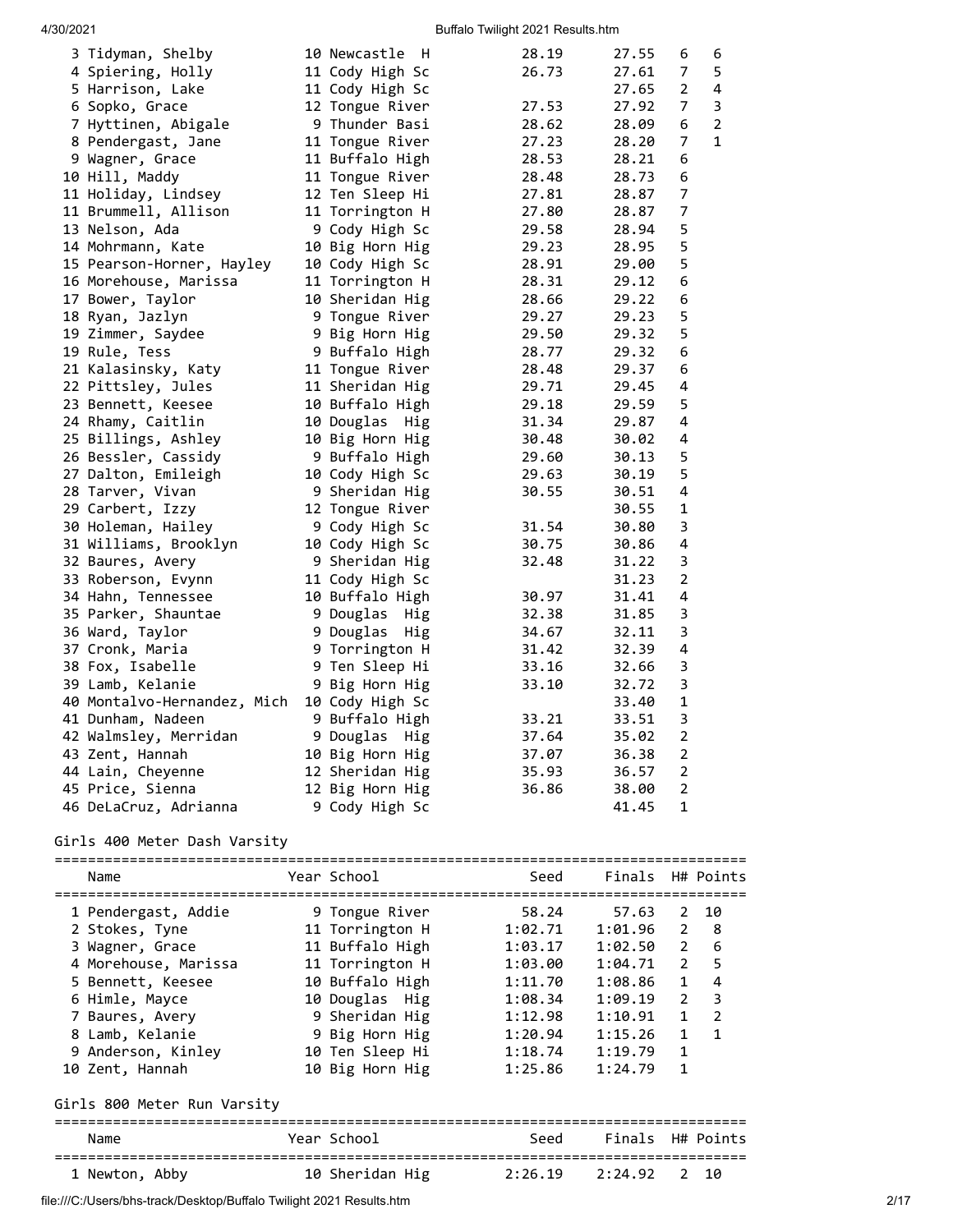| 2 Morey, Vivian    | 12 Sheridan Hig | 2:36.30 | 2:28.89 | 2              | - 8                     |
|--------------------|-----------------|---------|---------|----------------|-------------------------|
| 3 Holiday, Lindsey | 12 Ten Sleep Hi | 2:31.93 | 2:28.93 | $\mathbf{2}$   | - 6                     |
| 4 Lubben, Madison  | 11 Thunder Basi | 2:32.43 | 2:29.30 | 2              | 5                       |
| 5 Palmer, Danika   | 11 Sheridan Hig | 2:37.70 | 2:33.29 | 2              | 4                       |
| 6 Brandon, Rylee   | 11 Thunder Basi | 2:29.66 | 2:33.98 | 2              | $\overline{\mathbf{3}}$ |
| 7 Arnold, Abby     | 11 Thunder Basi | 2:36.08 | 2:37.81 | $\overline{2}$ | -2                      |
| 8 Stinson, Taylen  | 10 Cody High Sc | 2:40.05 | 2:38.97 | 2              | $\blacksquare$          |
| 9 Anderson, Alice  | 12 Sheridan Hig | 2:49.50 | 2:43.18 | 1              |                         |
| 10 Smith, Lauren   | 10 Big Horn Hig | 3:02.44 | 2:44.54 | 1              |                         |
| 11 Rudd, Zelma     | 10 Cody High Sc | 2:47.06 | 2:46.12 | 1              |                         |
| 12 Doherty, Megan  | 9 Thunder Basi  | 2:49.63 | 2:46.37 | $\mathbf{1}$   |                         |
| 13 Jones, Kenley   | 9 Buffalo High  | 2:50.00 | 2:48.75 | $\mathbf{1}$   |                         |
| 14 Vaira, Amadea   | 11 Sheridan Hig | 2:49.62 | 2:51.53 | 1              |                         |
|                    |                 |         |         |                |                         |

# Girls 1600 Meter Run Varsity

| Name                 | Year School     | Seed    | Finals H# Points |                |                |
|----------------------|-----------------|---------|------------------|----------------|----------------|
| 1 Newton, Abby       | 10 Sheridan Hig | 5:22.77 | 5:25.19          | 2              | 10             |
| 2 Stafford, Ava      | 10 Cody High Sc | 5:49.59 | 5:41.89          | $\overline{2}$ | 8              |
| 3 Morgan, Jaylynn    | 10 Sheridan Hig | 5:34.82 | 5:43.13          | $\overline{2}$ | 6              |
| 4 Jorgenson, Chlo'e  | 9 Sheridan Hig  | 5:49.76 | 5:43.56          | $\overline{2}$ | 5              |
| 5 Porter, Jenny      | 12 Douglas Hig  | 5:54.68 | 5:44.95          | $\overline{2}$ | 4              |
| 6 Farris, Elizabeth  | 11 Buffalo High | 5:52.41 | 5:49.36          | $\overline{2}$ | 3              |
| 7 Turpin, Katie      | 11 Sheridan Hig | 5:30.45 | 5:53.23          | $\overline{2}$ | $\overline{2}$ |
| 8 Stinson, Taylen    | 10 Cody High Sc | 5:41.79 | 5:54.25          | $\overline{2}$ | $\mathbf{1}$   |
| 9 Merrigan, Ada      | 9 Torrington H  | 5:55.48 | 5:57.82          | $\mathbf{1}$   |                |
| 10 Gonda, Sarah      | 11 Sheridan Hig | 5:42.36 | 6:01.73          | $\overline{2}$ |                |
| 11 Grabin, Gabriella | 11 Buffalo High | 6:00.36 | 6:05.24          | 1              |                |
| 12 Vaira, Amadea     | 11 Sheridan Hig | 5:54.51 | 6:09.87          | $\overline{2}$ |                |
| 13 Anderson, Alice   | 12 Sheridan Hig | 5:57.74 | 6:14.69          | $\mathbf{1}$   |                |
| 14 Jones, Kenley     | 9 Buffalo High  | 6:14.62 | 6:19.04          | 1              |                |
| 15 Rudd, Zelma       | 10 Cody High Sc | 6:23.99 | 6:25.95          | $\mathbf{1}$   |                |
| 16 Wachob, Elisa     | 9 Cody High Sc  | 6:18.09 | 6:28.45          | 1              |                |
| 17 Heser, Lizzie     | 10 Tongue River | 6:30.24 | 6:31.16          | 1              |                |
| 18 Froerer, Amberly  | 10 Torrington H | 7:00.08 | 6:51.43          | $\mathbf 1$    |                |
| 19 Carter, Tara      | 9 Newcastle H   | 7:05.01 | 6:57.99          | 1              |                |
| 20 Casteel, Payton   | 12 Ten Sleep Hi | 7:12.36 | 7:35.17          | 1              |                |

## Girls 3200 Meter Run Varsity

| Name             | Year School     | Seed     | Finals Points |    |  |  |  |  |  |
|------------------|-----------------|----------|---------------|----|--|--|--|--|--|
|                  |                 |          |               |    |  |  |  |  |  |
| 1 Rule, Lexi     | 11 Buffalo High | 12:23.30 | 12:18.10      | 10 |  |  |  |  |  |
| 2 Farris, Briley | 9 Buffalo High  | 12:30.00 | 12:21.53      | 8  |  |  |  |  |  |
| 3 Stafford, Ava  | 10 Cody High Sc | 12:54.67 | 12:35.34      | 6  |  |  |  |  |  |
| 4 Carter, Tara   | 9 Newcastle H   | 13:39.70 | 15:23.05      |    |  |  |  |  |  |

# Girls 100 Meter Hurdles Varsity

| Name                 | Year School     | Seed  | Finals H# Points |                |                |
|----------------------|-----------------|-------|------------------|----------------|----------------|
| 1 Drube, Gabby       | 12 Thunder Basi | 14.99 | 15.04            | 4              | 10             |
| 2 Mendoza, Gabby     | 11 Thunder Basi | 15.69 | 15.41            | 4              | - 8            |
| 3 Norman, Carly      | 9 Buffalo High  | 16.40 | 16.23            | $\overline{4}$ | 6              |
| 4 Mansheim, Katelyn  | 10 Thunder Basi | 16.31 | 16.30            | 4              | 5              |
| 5 Pulliam, Kennedy   | 12 Thunder Basi | 16.66 | 16.47            | 4              | 4              |
| 6 Tietjen, Kendall   | 11 Buffalo High | 16.65 | 16.69            | 4              | 3              |
| 7 Wagler, Nicole     | 12 Cody High Sc | 16.57 | 16.99            | 4              | $\overline{2}$ |
| 8 Ostenson, Jaylen   | 10 Newcastle H  | 17.43 | 17.35            | 3              | $\mathbf{1}$   |
| 9 Shelton, Callie    | 9 Cody High Sc  | 18.37 | 17.69            | 2              |                |
| 10 Hutchison, Kamry  | 9 Cody High Sc  | 18.05 | 17.93            | 3              |                |
| 11 Halley, Reece     | 11 Torrington H | 16.81 | 17.98            | 4              |                |
| 12 Thomas, Ellie     | 11 Thunder Basi | 18.17 | 18.13            | 3              |                |
| 13 Beasley, Samantha | 12 Buffalo High | 18.81 | 18.35            | $\overline{2}$ |                |

file:///C:/Users/bhs-track/Desktop/Buffalo Twilight 2021 Results.htm 3/17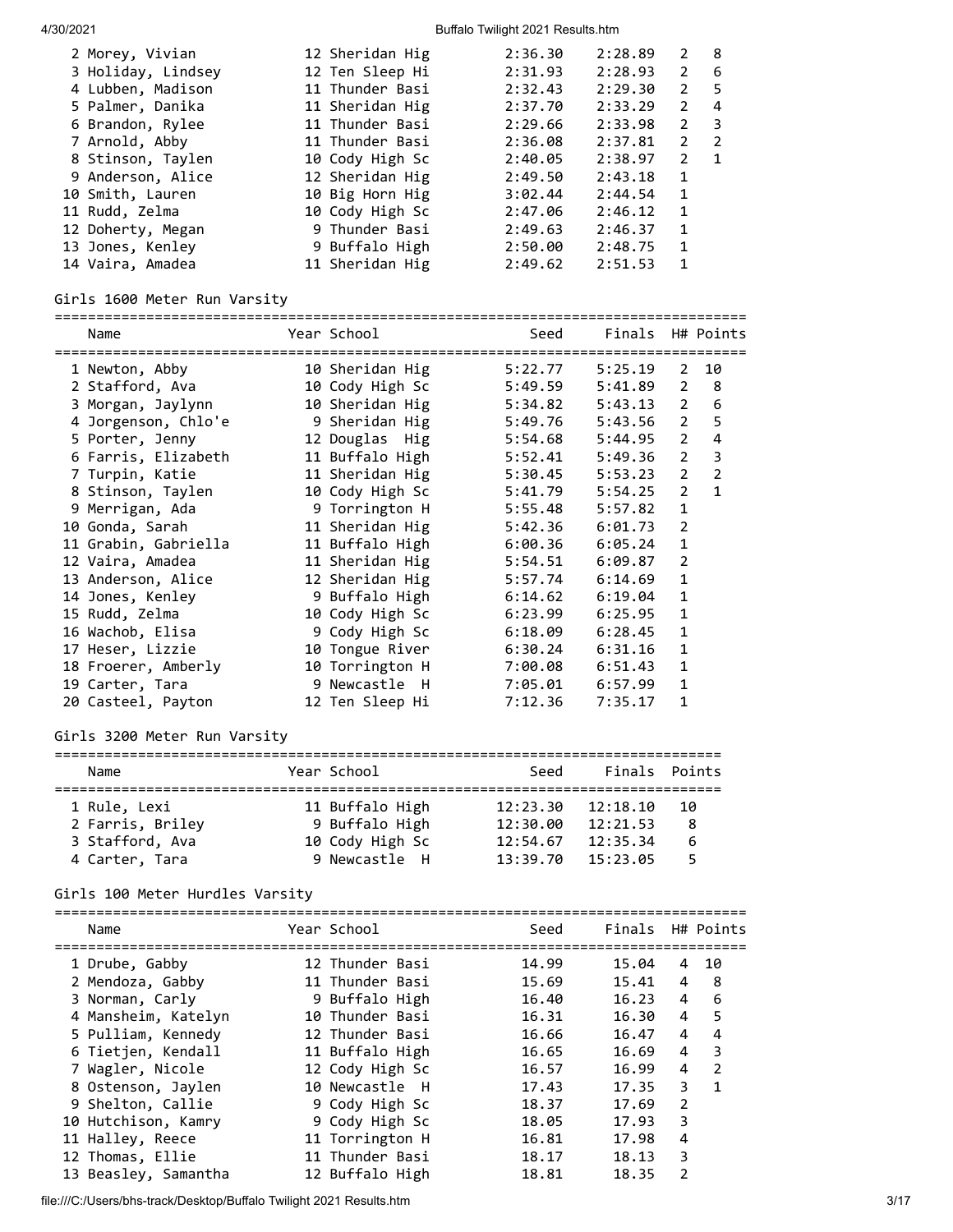| 14 Ryan, Jazlyn       | 9 Tongue River  | 18.29 | 18.51 | 3 |
|-----------------------|-----------------|-------|-------|---|
| 15 Andre, Sarah       | 12 Cody High Sc | 19.19 | 18.59 | 2 |
| 16 Holmes, Ryleigh    | 10 Buffalo High | 18.86 | 18.61 | 2 |
| 17 Pollat, Madi       | 12 Thunder Basi | 17.75 | 18.70 | 3 |
| 18 Roberson, Evynn    | 11 Cody High Sc |       | 18.74 | 1 |
| 19 Keller, Braylin    | 10 Sheridan Hig | 18.88 | 18.76 | 2 |
| 20 Maertens, Olivia   | 9 Buffalo High  | 18.65 | 18.77 | 2 |
| 21 McLaughlin, Peyton | 10 Big Horn Hig | 19.16 | 18.87 | 2 |
| 22 Pendergast, Jane   | 11 Tongue River | 17.70 | 19.09 | З |
| 23 Shoopman, Elektra  | 9 Ten Sleep Hi  | 18.15 | 19.18 | З |
| 24 Seibert, Lauren    | 9 Cody High Sc  | 20.37 | 19.55 | 1 |
| 25 Gross, Alaina      | 10 Buffalo High | 17.18 | 20.18 | 3 |
| 26 Hernandez, Ashley  | 10 Sheridan Hig | 18.44 | 20.26 | 2 |
| 27 Rader, Avery       | 10 Big Horn Hig | 20.15 | 21.26 | 1 |
| 28 Lehnen, Danielle   | 12 Thunder Basi | 24.83 | 26.84 | 1 |

## Girls 300 Meter Hurdles Varsity

===================================================================================

| Name<br>====================================== | Year School     | Seed<br>==========                     | Finals<br>=============  |                | H# Points               |
|------------------------------------------------|-----------------|----------------------------------------|--------------------------|----------------|-------------------------|
| 1 Mendoza, Gabby                               | 11 Thunder Basi | 47.39                                  | 45.56                    | 3              | 10                      |
| 2 Drube, Gabby                                 | 12 Thunder Basi | 46.62                                  | 46.29                    | 3              | 8                       |
| 3 Friedly, Jayden                              | 11 Thunder Basi | 48.64                                  | 47.70                    | 3              | 6                       |
| 4 Tietjen, Kendall                             | 11 Buffalo High | 47.62                                  | 48.51                    | 3              | 5                       |
| 5 Wagler, Nicole                               | 12 Cody High Sc | 47.33                                  | 49.40                    | 3              | $\overline{\mathbf{4}}$ |
| 6 Norman, Carly                                | 9 Buffalo High  | 49.44                                  | 49.72                    | 3              | $\mathbf{3}$            |
| 7 Ostenson, Jaylen                             | 10 Newcastle H  | 50.35                                  | 50.46                    | 3              | $\overline{2}$          |
| 8 Mansheim, Katelyn                            | 10 Thunder Basi | 51.40                                  | 50.86                    | $\overline{2}$ | $\mathbf{1}$            |
| 9 McLaughlin, Peyton                           | 10 Big Horn Hig | 52.61                                  | 52.09                    | $\overline{2}$ |                         |
| 10 Zimmer, Saydee                              | 9 Big Horn Hig  | 51.94                                  | 52.72                    | 2              |                         |
| 11 Hutchison, Kamry                            | 9 Cody High Sc  | 53.04                                  | 53.17                    | 2              |                         |
| 12 Shelton, Callie                             | 9 Cody High Sc  | 54.25                                  | 53.23                    | $\overline{2}$ |                         |
| 13 Gross, Alaina                               | 10 Buffalo High | 50.48                                  | 53.89                    | 3              |                         |
| 14 Carroll, Dulce                              | 11 Sheridan Hig | 55.44                                  | 53.98                    | $\mathbf{1}$   |                         |
| 15 Keller, Braylin                             | 10 Sheridan Hig | 56.95                                  | 55.44                    | $\mathbf{1}$   |                         |
| 16 Rader, Avery                                | 10 Big Horn Hig | 1:11.21                                | 1:05.97                  | 1              |                         |
| Girls 4x100 Meter Relay Varsity                |                 |                                        |                          |                |                         |
| School                                         |                 | Seed<br>------------------------------ | Finals                   |                | Points                  |
| 1 Thunder Basin High School                    |                 | 50.47                                  | 49.46                    | 10             |                         |
| 1) Drube, Gabby 12                             |                 | 2) Friedly, Jayden 11                  |                          |                |                         |
| 3) Fitzpatrick, Kailynne 10                    |                 | 4) Pitter, Annakaye 12                 |                          |                |                         |
| 2 Cody High School                             |                 | 51.41                                  | 50.68                    | 8              |                         |
| 1) Harrison, Lake 11                           |                 | 2) Spiering, Holly 11                  |                          |                |                         |
| 3) Shaffer, Grace 12                           |                 | 4) Pearson-Horner, Hayley 10           |                          |                |                         |
| 3 Sheridan High School                         |                 | 52.14                                  | 51.48                    | 6              |                         |
| 1) Bolton, Addy 12                             |                 | 2) Hodges, Megan 11                    |                          |                |                         |
| 3) Burton, Brynn 11                            |                 | 4) Bower, Taylor 10                    |                          |                |                         |
| 4 Tongue River High School                     |                 | 53.69                                  | 52.82                    | 5              |                         |
| 1) Hill, Maddy 11                              |                 | 2) Kalasinsky, Katy 11                 |                          |                |                         |
| 3) Sopko, Grace 12                             |                 | 4) Ryan, Jazlyn 9                      |                          |                |                         |
| 5 Buffalo High School                          |                 | 53.67                                  | 52.95                    |                | 4                       |
| 1) Gross, Alaina 10                            |                 | 2) Norman, Carly 9                     |                          |                |                         |
| 3) Tietjen, Kendall 11                         |                 | 4) Wagner, Grace 11                    |                          |                |                         |
| 6 Big Horn High School                         |                 | 55.14                                  | 53.45                    | 3              |                         |
| 1) Mohrmann, Kate 10                           |                 | 2) McLaughlin, Peyton 10               |                          |                |                         |
| 3) Billings, Ashley 10                         |                 | 4) Bishop, Rachel 11                   |                          |                |                         |
| Girls 4x400 Meter Relay Varsity                |                 |                                        |                          |                |                         |
| ------------<br>School                         |                 | ======================<br>Seed         | Finals                   | =========      | Points                  |
| 1 Thunder Basin High School                    |                 | 4:11.32                                | =============<br>4:06.49 | 10             |                         |

file:///C:/Users/bhs-track/Desktop/Buffalo Twilight 2021 Results.htm 4/17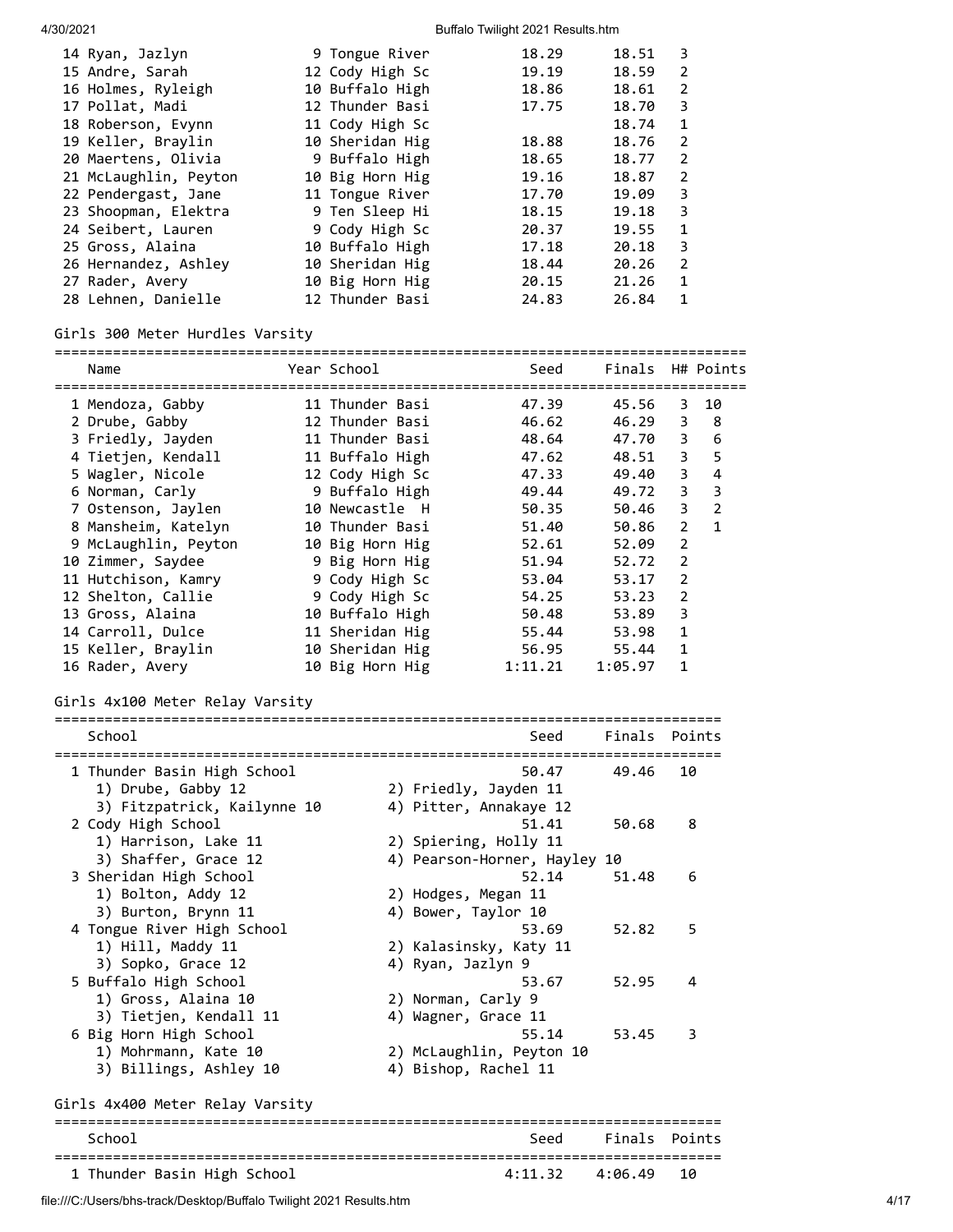| 4/30/2021                                           |                 |                                             |                                   |                    |                |
|-----------------------------------------------------|-----------------|---------------------------------------------|-----------------------------------|--------------------|----------------|
|                                                     |                 |                                             | Buffalo Twilight 2021 Results.htm |                    |                |
| 1) Fitzpatrick, Kailynne 10<br>3) Mendoza, Gabby 11 |                 | 2) Friedly, Jayden 11<br>4) Drube, Gabby 12 |                                   |                    |                |
| 2 Sheridan High School                              |                 |                                             | 4:23.93                           | 4:17.43            | 8              |
| 1) Morey, Vivian 12                                 |                 | 2) Sullivan, Averi 9                        |                                   |                    |                |
| 3) O'Dell, Piper 12                                 |                 | 4) Palmer, Danika 11                        |                                   |                    |                |
| Girls 4x800 Meter Relay Varsity                     |                 |                                             |                                   |                    |                |
| School                                              |                 |                                             | Seed                              |                    | Finals Points  |
|                                                     |                 |                                             |                                   |                    |                |
| 1 Thunder Basin High School                         |                 |                                             | 10:51.38                          | 10:21.85           | 10             |
| 1) Arnold, Abby 11                                  |                 | 2) Brandon, Rylee 11                        |                                   |                    |                |
| 3) Doherty, Megan 9                                 |                 | 4) Lubben, Madison 11                       |                                   |                    |                |
| 2 Buffalo High School                               |                 |                                             | 10:20.05                          | 10:22.36           | 8              |
| 1) Farris, Briley 9<br>3) Qualm, Hannah 10          |                 | 4) Rule, Lexi 11                            | 2) Farris, Elizabeth 11           |                    |                |
| 3 Torrington High School                            |                 |                                             | 11:02.78                          | 10:47.61           | 6              |
| 1) Froerer, Amberly 10                              |                 | 2) Glass, Sera 12                           |                                   |                    |                |
| 3) Merrigan, Ada 9                                  |                 | 4) Stokes, Tyne 11                          |                                   |                    |                |
| 4 Ten Sleep High School                             |                 |                                             |                                   | 13:06.58           | 5              |
|                                                     |                 |                                             |                                   |                    |                |
| Girls 1600 Sprint Medley Varsity                    |                 |                                             |                                   |                    |                |
|                                                     |                 |                                             |                                   |                    |                |
| School                                              |                 |                                             | Seed                              |                    | Finals Points  |
| 1 Cody High School                                  |                 |                                             | 4:26.30                           | 4:26.90            | 10             |
| 1) Harrison, Lake 11                                |                 | 2) Shaffer, Grace 12                        |                                   |                    |                |
| 3) Spiering, Holly 11                               |                 | 4) Nelson, Ada 9                            |                                   |                    |                |
| 2 Buffalo High School                               |                 |                                             | 4:29.68                           | 4:39.43            | 8              |
| 1) Gross, Alaina 10                                 |                 | 2) Qualm, Hannah 10                         |                                   |                    |                |
| 3) Rule, Lexi 11                                    |                 | 4) Rule, Tess 9                             |                                   |                    |                |
| 3 Big Horn High School                              |                 |                                             | 4:37.12                           | 4:40.01            | 6              |
| 1) Mohrmann, Kate 10                                |                 | 2) Zimmer, Saydee 9                         |                                   |                    |                |
| 3) Bishop, Rachel 11                                |                 |                                             | 4) McLaughlin, Peyton 10          |                    |                |
| Girls High Jump Varsity                             |                 |                                             |                                   |                    |                |
|                                                     |                 |                                             |                                   |                    |                |
| Name                                                | Year School     |                                             | Seed                              |                    | Finals Points  |
| 1 Reish, Carleigh                                   | 11 Tongue River |                                             | $5 - 03.00$                       | 5-01.00            | 10             |
| 2 Jackson, Sydney                                   | 12 Thunder Basi |                                             | 5-00.00                           | $5 - 01.00$        | 8              |
| 3 Carroll, Dulce                                    | 11 Sheridan Hig |                                             | $5 - 02.00$                       | $5 - 01.00$        | 6              |
| 4 Brummell, Allison                                 | 11 Torrington H |                                             | 5-01.00                           | $5 - 01.00$        | 5              |
| 5 Larsen, Brooke                                    | 10 Sheridan Hig |                                             | 4-08.00                           | 4-09.00            | 4              |
| 6 Thomas, Ellie                                     | 11 Thunder Basi |                                             | 4-10.00                           | 4-07.00            | 3              |
| 7 Andre, Sarah                                      | 12 Cody High Sc |                                             | 5-03.00                           | 4-07.00            | $\overline{2}$ |
| 8 Holmes, Ryleigh                                   | 10 Buffalo High |                                             | 4-07.00                           | 4-07.00            | $\mathbf{1}$   |
| 9 Peters, Teila                                     | 10 Buffalo High |                                             | 4-05.00                           | 4-05.00            |                |
| 9 Harrison, Lake                                    | 11 Cody High Sc |                                             | 4-09.00                           | 4-05.00            |                |
| 11 Fox, Isabelle                                    | 9 Ten Sleep Hi  |                                             | 4-04.00                           | 4-05.00            |                |
| 12 Sweeny, Jenna                                    | 11 Sheridan Hig |                                             | 4-04.00                           | 4-03.00            |                |
| 13 Casteel, Payton                                  | 12 Ten Sleep Hi |                                             | 4-03.00                           | 4-03.00            |                |
| 13 DeGracia, Leticia                                | 10 Douglas Hig  |                                             | 4-10.00                           | 4-03.00            |                |
| Girls Pole Vault Varsity                            |                 |                                             |                                   |                    |                |
|                                                     |                 |                                             |                                   |                    |                |
| Name                                                | Year School     |                                             |                                   | Seed Finals Points |                |

| Name                | Year School     | Seed        |             | Finals Points |
|---------------------|-----------------|-------------|-------------|---------------|
| 1 Shaffer, Grace    | 12 Cody High Sc | 12-07.00    | 12-09.00    | 10            |
| 2 Meier, Nyah       | 12 Cody High Sc | 10-06.00    | 10-09.00    | 8             |
| 3 Holeman, Hailey   | 9 Cody High Sc  | $9 - 09.00$ | $9 - 09.00$ | 6             |
| 4 Maertens, Olivia  | 9 Buffalo High  | $9 - 00.00$ | $9 - 03.00$ | 4.50          |
| 4 Dalton, Emileigh  | 10 Cody High Sc | $9 - 06.00$ | $9 - 03.00$ | 4.50          |
| 6 Hyttinen, Abigale | 9 Thunder Basi  | $9 - 00.00$ | $9 - 03.00$ | 3             |
| 7 Jones, Mattilyn   | 11 Torrington H | $8 - 09.00$ | $8 - 09.00$ | $\mathcal{P}$ |

file:///C:/Users/bhs-track/Desktop/Buffalo Twilight 2021 Results.htm 5/17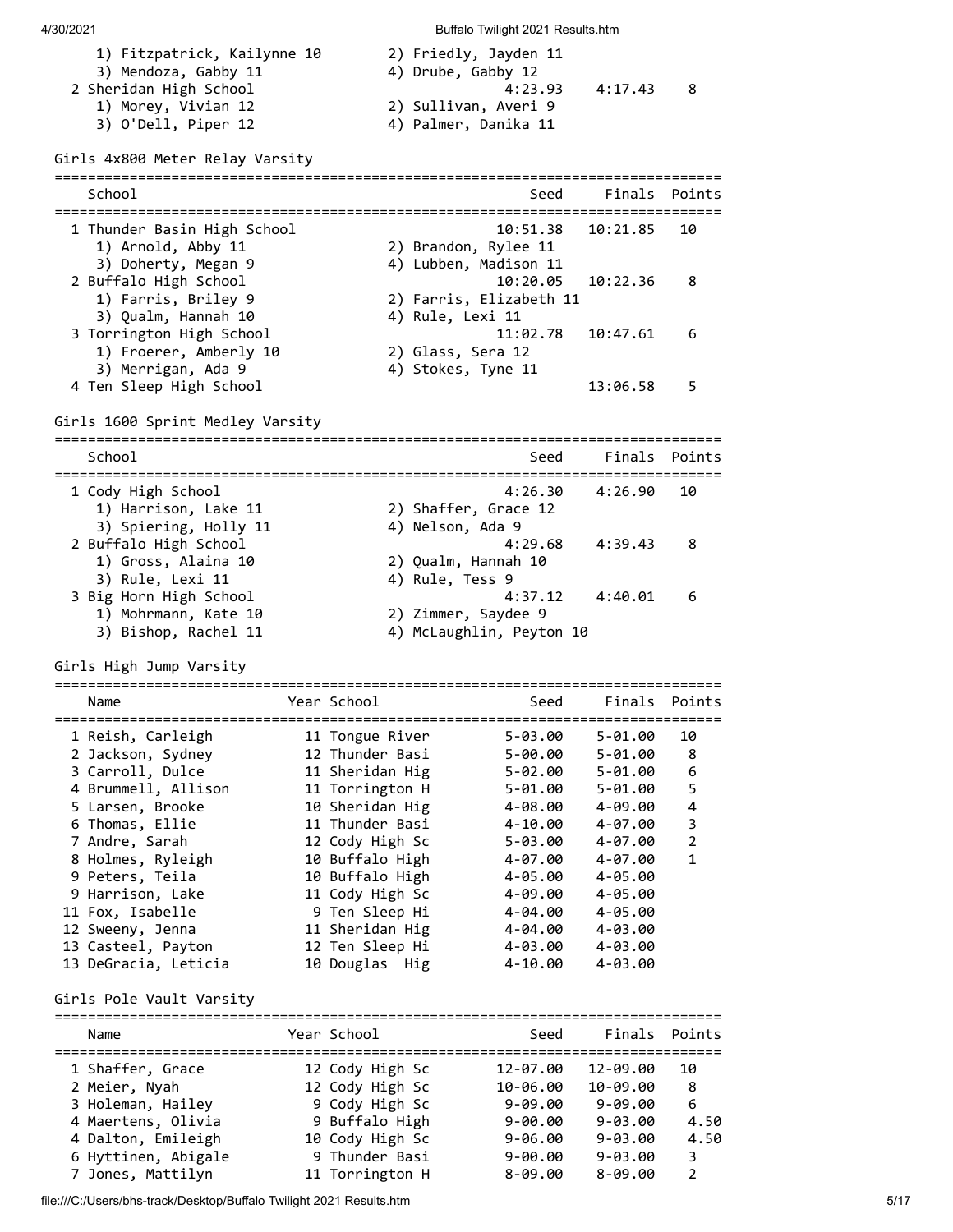| 8 Seibert, Lauren     | 9 Cody High Sc  | 7-00.00     | $8 - 03.00$ |  |
|-----------------------|-----------------|-------------|-------------|--|
|                       |                 |             |             |  |
| 9 Moore, Kennedy      | 11 Thunder Basi | 7-06.00     | 7-09.00     |  |
| 10 Berglund, Sophie   | 9 Buffalo High  | 7-09.00     | 7-09.00     |  |
| 10 David, Gabrielle   | 10 Torrington H | 7-03.00     | 7-09.00     |  |
| 12 Larsen, Brooke     | 10 Sheridan Hig | 7-00.00     | 7-09.00     |  |
| 13 Pomajzl, Kelsey    | 9 Cody High Sc  | 8-06.00     | 7-03.00     |  |
| -- Himle, Mayce       | 10 Douglas Hig  |             | <b>NH</b>   |  |
| -- Walmsley, Merridan | 9 Douglas Hig   |             | <b>NH</b>   |  |
| -- Anderson, Alice    | 12 Sheridan Hig | 7-00.00     | <b>NH</b>   |  |
| -- Peters, Jamie      | 9 Buffalo High  | 7-00.00     | <b>NH</b>   |  |
| -- Palmer, Danika     | 11 Sheridan Hig | $7 - 00.00$ | <b>NH</b>   |  |
| -- Peters, Teila      | 10 Buffalo High | $6 - 09.00$ | <b>NH</b>   |  |

#### Girls Long Jump Varsity

================================================================================ Name The Year School Contract Seed Finals Points ================================================================================ 1 Reish, Carleigh 11 Tongue River 17-06.00 17-11.75 10 2 Townsend, Kamdynn 12 Douglas Hig 18-01.00 17-04.50 8 3 Bolton, Addy 12 Sheridan Hig 16-11.50 16-11.50 6 4 Spiering, Holly 11 Cody High Sc 16-07.00 16-06.00 5 5 Mohrmann, Kate 10 Big Horn Hig 15-01.00 16-00.75 4 6 Holiday, Lindsey 12 Ten Sleep Hi 16-00.50 3 7 Moser, Preslee 11 Sheridan Hig 15-09.00 2 8 Pearson-Horner, Hayley 10 Cody High Sc 16-02.75 15-07.75 1 9 Tidyman, Shelby 10 Newcastle H 15-03.00 15-04.00 10 Pollat, Madi 12 Thunder Basi 15-01.50 15-01.25 11 Morehouse, Marissa 11 Torrington H 15-02.50 15-01.00 12 Burton, Brynn 11 Sheridan Hig 15-02.00 14-10.50 13 DeGracia, Leticia 10 Douglas Hig 14-10.00 14-08.75 14 Legerski, Kadence 11 Sheridan Hig 15-10.00 14-07.50 15 Carbert, Izzy 12 Tongue River 14-10.00 14-01.50 16 Reece, Paige 10 Douglas Hig 14-01.00 14-00.50 17 Smith, Lauren 10 Big Horn Hig 12-07.00 13-05.50 18 Williams, Brooklyn 10 Cody High Sc 13-04.50 19 Bessler, Cassidy 9 Buffalo High 14-03.00 13-02.50 20 Thomas, Baylee 11 Tongue River 12-03.00 12-10.75 20 Thomas, Baylee 11 Tongue River 12-03.00 12-10.75<br>21 Holmes, Ryleigh 10 Buffalo High 13-04.75 12-09.50 22 Montalvo-Hernandez, Mich 10 Cody High Sc 11-05.00 12-06.75 23 Shelton, Callie 9 Cody High Sc 13-00.75 11-11.00

#### Girls Triple Jump Varsity

| Name                  | Year School     | Seed     | Finals       | Points<br>============= |
|-----------------------|-----------------|----------|--------------|-------------------------|
| 1 Witbrod, Stephanie  | 12 Douglas Hig  | 35-05.75 | 36-00.75     | 10                      |
| 2 Moser, Preslee      | 11 Sheridan Hig | 34-00.00 | 35-01.50     | 8                       |
| 3 Hodges, Megan       | 11 Sheridan Hig | 33-09.50 | 33-00.50     | 6                       |
| 4 Legerski, Kadence   | 11 Sheridan Hig | 32-08.00 | 32-11.50     | 5                       |
| 5 Pollat, Madi        | 12 Thunder Basi | 32-09.00 | $32 - 10.75$ | 4                       |
| 6 Brown, Ellen        | 10 Sheridan Hig | 32-11.50 | 32-08.50     | 3                       |
| 7 Burton, Brynn       | 11 Sheridan Hig | 32-00.50 | 32-05.00     | $\overline{2}$          |
| 8 Berglund, Sophie    | 9 Buffalo High  | 31-10.75 | 32-04.00     | $\mathbf{1}$            |
| 9 Sopko, Grace        | 12 Tongue River | 32-04.75 | 32-01.00     |                         |
| 10 Morehouse, Marissa | 11 Torrington H | 31-02.50 | 31-05.00     |                         |
| 11 Hill, Maddy        | 11 Tongue River | 32-10.00 | 30-09.50     |                         |
| 12 Billings, Ashley   | 10 Big Horn Hig | 29-06.00 | 30-05.50     |                         |
| 13 Kalasinsky, Katy   | 11 Tongue River | 31-01.00 | 30-04.00     |                         |
| 14 Reece, Paige       | 10 Douglas Hig  | 31-08.00 | 30-00.25     |                         |
| 15 Carbert, Izzy      | 12 Tongue River | 31-08.00 | 29-07.50     |                         |
| 16 Holmes, Ryleigh    | 10 Buffalo High | 29-04.00 | 29-01.50     |                         |
| 17 Baures, Avery      | 9 Sheridan Hig  | 28-01.75 | 29-01.00     |                         |
| 18 Rader, Avery       | 10 Big Horn Hig | 29-01.00 | 28-08.00     |                         |
| 19 Williams, Brooklyn | 10 Cody High Sc | 27-01.00 | 28-05.50     |                         |
| 20 Sweeny, Jenna      | 11 Sheridan Hig | 28-04.50 | 28-04.00     |                         |

file:///C:/Users/bhs-track/Desktop/Buffalo Twilight 2021 Results.htm 6/17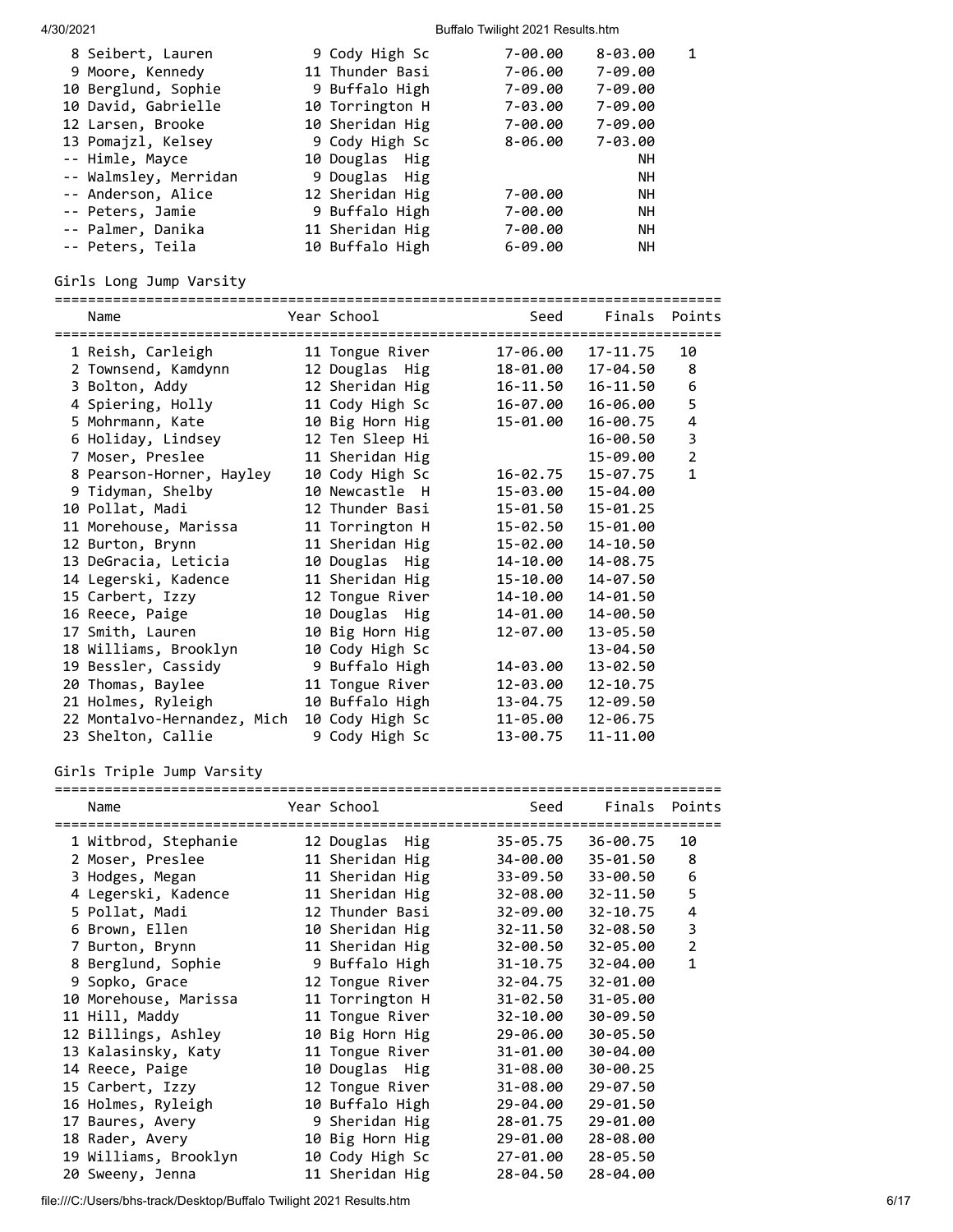| 21 Thomas, Baylee  | 11 Tongue River | 27-01.50 27-07.50 |          |
|--------------------|-----------------|-------------------|----------|
| 22 Dunham, Nadeen  | 9 Buffalo High  | 25-11.25 26-05.50 |          |
| 23 Tarver, Vivan   | 9 Sheridan Hig  | 29-03.00          | 26-03.50 |
| 24 Hahn, Tennessee | 10 Buffalo High | 26-11.00          | 25-11.00 |

## Girls Shot Put Varsity

| Name                  | Year School       | Seed         | Finals       | Points                  |
|-----------------------|-------------------|--------------|--------------|-------------------------|
| 1 Fertig, Allyson     | 12 Douglas Hig    | 42-11.00     | $42 - 11.25$ | 10                      |
| 2 Cameron, Alex       | 12 Sheridan Hig   | 41-01.00     | 40-00.00     | 8                       |
| 3 McStay, Maggie      | 12 Sheridan Hig   | 37-04.50     | 38-05.75     | $\boldsymbol{6}$        |
| 4 Washburn, Sierra    | 12 Thunder Basi   | 37-01.50     | 37-10.50     | 5                       |
| 5 Sullivan, Hanah     | 10 Sheridan Hig   | 35-08.00     | $35 - 03.25$ | $\overline{\mathbf{4}}$ |
| 6 Scammon, Emma       | 12 Tongue River   | 33-00.00     | 34-10.50     | 3                       |
| 7 Gee, Amelia         | 12 Big Horn Hig   | 35-00.50     | 34-09.75     | $\overline{2}$          |
| 8 Beard, Aubrey       | 10 Sheridan Hig   | 30-08.50     | 32-06.75     | $\mathbf{1}$            |
| 9 Butler, Nora        | 10 Sheridan Hig   | 32-03.00     | 32-06.00     |                         |
| 10 Brown, Torrance    | 12 Cody High Sc   | 33-06.50     | 32-05.00     |                         |
| 11 Philo, Mia         | 12 Douglas Hig    | 31-00.50     | 31-08.50     |                         |
| 12 Boltz, Ella        | 11 Cody High Sc   | 32-02.00     | 30-09.75     |                         |
| 13 Talbott, Emma      | 11 Thunder Basi   | 30-06.25     | 30-09.50     |                         |
| 14 Destefano, Sophie  | 12 Sheridan Hig   | 29-11.50     | 30-04.00     |                         |
| 15 Dodge, Bailey      | 12 Tongue River   | 30-00.00     | 30-01.50     |                         |
| 16 Lucas, Addison     | 12 Sheridan Hig   | $28 - 10.50$ | 29-11.50     |                         |
| 17 Pitman, Sydnee     | 12 Tongue River   | 27-11.00     | 29-09.00     |                         |
| 18 Allen, Sierra      | 11 Torrington H   | 30-10.50     | 29-07.00     |                         |
| 19 Deutcher, Gennah   | 11 Sheridan Hig   | 30-08.00     | 29-01.75     |                         |
| 20 Johnson, Emma      | 11 Torrington H   | 29-08.25     | 29-01.00     |                         |
| 21 Ankney, Josie      | 10 Sheridan Hig   | 32-02.00     | 28-02.00     |                         |
| 22 Whitehead, Faith   | 10 Tongue River   | 28-02.00     | 27-08.00     |                         |
| 23 Hunt, Jordan       | 12 Buffalo High   | 27-08.00     | 27-07.00     |                         |
| 24 Maxwell, Taylor    | 9 Douglas<br>Hig  | $27 - 10.25$ | 26-11.50     |                         |
| 25 Vollman, Lauryn    | 9 Douglas<br>Hig  | 25-08.00     | 26-02.50     |                         |
| 26 Parker, Eastyn     | 9 Sheridan Hig    | $25 - 07.25$ | 25-04.75     |                         |
| 27 Gross, Anna        | 10 Buffalo High   | 23-04.00     | 25-02.00     |                         |
| 28 Hecker, Emily      | 10 Cody High Sc   | 23-11.00     | 24-08.75     |                         |
| 28 McGee, Hailey      | 11 Tongue River   | 24-11.00     | 24-08.75     |                         |
| 30 Andrews, Molly     | 10 Buffalo High   | $25 - 10.00$ | 24-08.50     |                         |
| 31 Thompson, Carsyn   | 9 Big Horn Hig    | 24-08.00     | 24-02.75     |                         |
| 32 Waller, Wiley      | 10 Buffalo High   | 24-10.00     | 23-08.00     |                         |
| 33 Pagett, Mackenzie  | 12 Douglas Hig    | 21-04.50     | 23-06.50     |                         |
| 34 Blaney, Sierra     | 10 Newcastle<br>H | 22-07.00     | 22-09.75     |                         |
| 35 Pehringer, Emma    | 9 Buffalo High    | $22 - 04.50$ | $22 - 06.75$ |                         |
| 36 DeLaCruz, Adrianna | 9 Cody High Sc    | 18-03.00     | 17-09.00     |                         |

## Girls Discus Throw Varsity

| Name                | Year School     | Seed      | Finals Points |                |
|---------------------|-----------------|-----------|---------------|----------------|
| 1 Cameron, Alex     | 12 Sheridan Hig | 122-00    | 117-06        | 10             |
| 2 Deutcher, Gennah  | 11 Sheridan Hig | 117-00    | 116-10        | 8              |
| 3 Sullivan, Hanah   | 10 Sheridan Hig | 101-03    | 116-08        | 6              |
| 4 Fertig, Allyson   | 12 Douglas Hig  | 121-08    | 116-05        | 5              |
| 5 Destefano, Sophie | 12 Sheridan Hig | 100-07    | $105 - 10$    | 4              |
| 6 Allen, Sierra     | 11 Torrington H | 104-11    | 105-09        | 3              |
| 7 McStay, Maggie    | 12 Sheridan Hig | 106-07    | 104-11        | $\overline{2}$ |
| 8 Morgan, Jaylynn   | 10 Sheridan Hig | 110-04    | $103 - 03$    | $\mathbf{1}$   |
| 9 Butler, Nora      | 10 Sheridan Hig | 97-06     | $98 - 02$     |                |
| 10 Halley, Reece    | 11 Torrington H | 100-05    | $95 - 04$     |                |
| 11 Gee, Amelia      | 12 Big Horn Hig | 97-11     | $93 - 05$     |                |
| 12 Pitman, Sydnee   | 12 Tongue River | $95 - 11$ | $92 - 09$     |                |
| 13 Brown, Torrance  | 12 Cody High Sc | 78-09     | $91 - 10$     |                |
| 14 Hunt, Jordan     | 12 Buffalo High | $81 - 10$ | $91 - 09$     |                |
| 15 Boltz, Ella      | 11 Cody High Sc | $92 - 02$ | 89-09         |                |

file:///C:/Users/bhs-track/Desktop/Buffalo Twilight 2021 Results.htm 7/17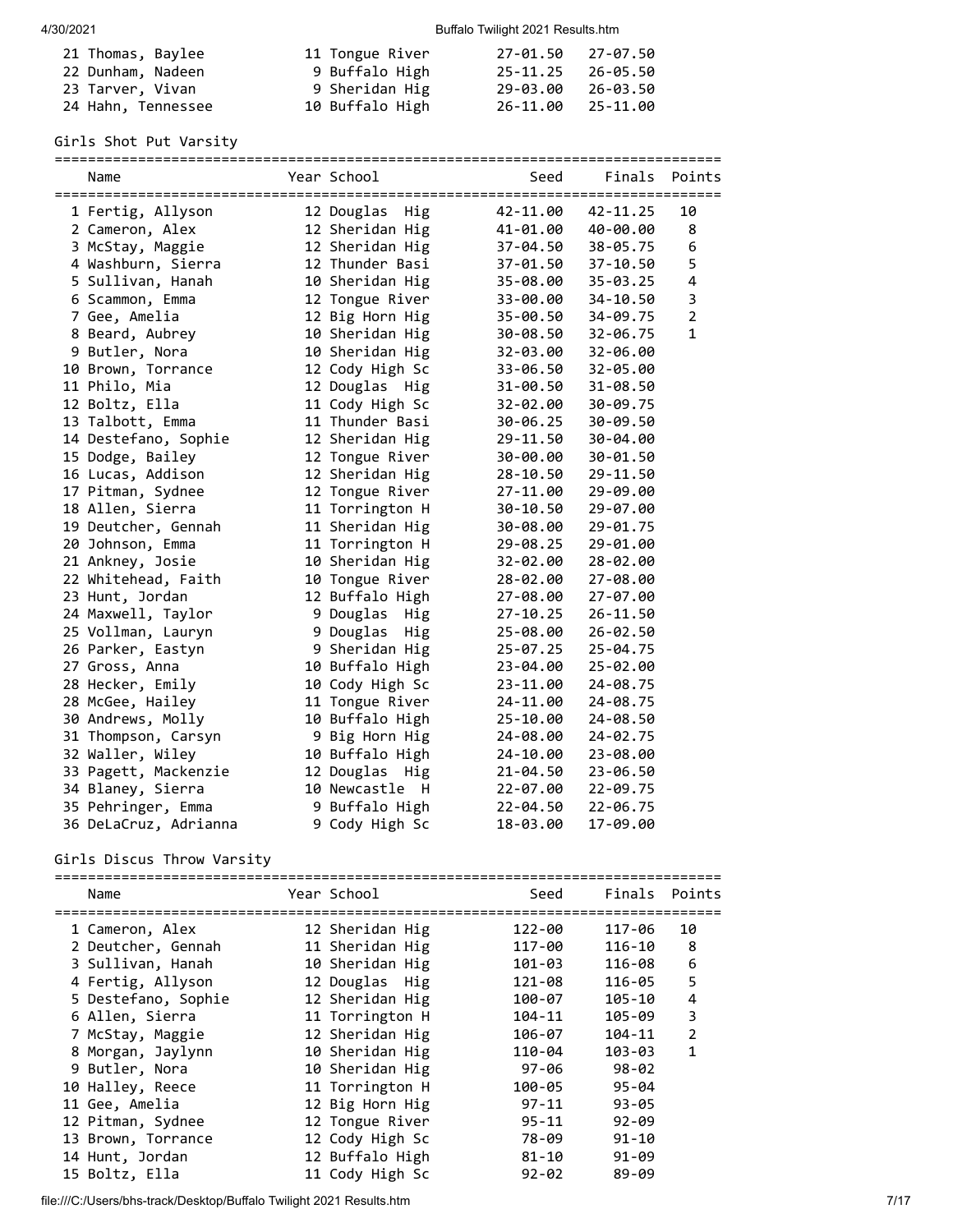| 16 Dodge, Bailey      | 12 Tongue River | $88 - 05$    | $89 - 01$ |
|-----------------------|-----------------|--------------|-----------|
| 17 Waller, Wiley      | 10 Buffalo High | 90-03.50     | $87 - 01$ |
| 18 Ankney, Josie      | 10 Sheridan Hig | 72-00        | 81-11.50  |
| 19 Lucas, Addison     | 12 Sheridan Hig | 79-02        | 81-04.50  |
| 20 Scammon, Emma      | 12 Tongue River | $92 - 01.75$ | 80-06     |
| 21 Blaney, Sierra     | 10 Newcastle H  | 93-01        | 79-09     |
| 22 Whitehead, Faith   | 10 Tongue River | 72-01        | 78-10.50  |
| 23 Johnson, Emma      | 11 Torrington H | 95-06        | 78-07.50  |
| 24 Washburn, Sierra   | 12 Thunder Basi | 87-11        | 74-04     |
| 25 Andrews, Molly     | 10 Buffalo High | 83-09        | 74-00     |
| 26 Hecker, Emily      | 10 Cody High Sc | 73-06        | $72 - 10$ |
| 27 Beard, Aubrey      | 10 Sheridan Hig | 73-11        | 72-09.50  |
| 28 Gross, Anna        | 10 Buffalo High | 77-06        | $67 - 10$ |
| 29 Maxwell, Taylor    | 9 Douglas Hig   | 66-06        | 65-05.50  |
| 30 McGee, Hailey      | 11 Tongue River | 68-06        | 65-04.50  |
| 31 Pagett, Mackenzie  | 12 Douglas Hig  | 63-05        | $63 - 09$ |
| 32 Pehringer, Emma    | 9 Buffalo High  | 66-06        | $61 - 07$ |
| 33 Philo, Mia         | 12 Douglas Hig  | 69-09        | 60-04     |
| 34 Vollman, Lauryn    | 9 Douglas Hig   | 72-05        | $59 - 06$ |
| 35 Lehnen, Danielle   | 12 Thunder Basi | 75-06        | $59 - 04$ |
| 36 Anderson, Kinley   | 10 Ten Sleep Hi | 69-07        | 59-02.50  |
| 37 Thompson, Carsyn   | 9 Big Horn Hig  | 62-10        | $55 - 11$ |
| 38 DeLaCruz, Adrianna | 9 Cody High Sc  | 41-10        | 46-09.50  |

## Boys 100 Meter Dash Varsity

| Name                   | Year School     | Seed  | Finals H# Points |                |                |
|------------------------|-----------------|-------|------------------|----------------|----------------|
| 1 Talich, Luke         | 10 Cody High Sc | 10.83 | 11.12            | 8              | 10             |
| 2 Kaszas, Dominic      | 10 Sheridan Hig | 10.80 | 11.19            | 8              | 8              |
| 3 Bates, Carson        | 12 Big Horn Hig | 11.48 | 11.33            | 8              | 6              |
| 4 Ramsey, Gunner       | 12 Newcastle H  | 12.20 | 11.65            | 5              | 4.50           |
| 4 Huckeba, Will        | 12 Big Horn Hig | 11.91 | 11.65            | 6              | 4.50           |
| 6 Murray, Kieran       | 9 Buffalo High  | 11.62 | 11.70            | 8              | 3              |
| 7 Pikula, Jaxon        | 12 Thunder Basi | 11.87 | 11.72            | $\overline{7}$ | $\overline{2}$ |
| 8 Zimmer, Jax          | 11 Big Horn Hig | 11.72 | 11.82            | 7              | $\mathbf{1}$   |
| 9 Martin, Caiden       | 12 Sheridan Hig | 11.43 | 11.83            | 8              |                |
| 10 Nichols, Tim        | 11 Ten Sleep Hi | 11.59 | 11.87            | 8              |                |
| 11 Brost, Dillon       | 9 Cody High Sc  | 11.74 | 11.88            | 7              |                |
| 12 Wonka, John         | 12 Buffalo High | 11.79 | 11.94            | $\overline{7}$ |                |
| 12 Talich, Nic         | 12 Cody High Sc | 11.90 | 11.94            | $\overline{7}$ |                |
| 14 Wehr, Rylan         | 11 Douglas Hig  | 11.64 | 11.97            | 8              |                |
| 14 Beardall, Blake     | 11 Cody High Sc | 11.84 | 11.97            | 7              |                |
| 16 Drost, Dylan        | 12 Newcastle H  | 12.05 | 11.98            | 6              |                |
| 17 George, Kellon      | 11 Cody High Sc | 11.94 | 12.07            | 6              |                |
| 18 Foster, Trent       | 11 Sheridan Hig | 11.90 | 12.08            | 7              |                |
| 19 McConkey, Holden    | 10 Newcastle H  | 12.04 | 12.12            | 6              |                |
| 20 Green, Riley        | 9 Big Horn Hig  | 11.98 | 12.13            | 6              |                |
| 21 Arizona, Scott      | 10 Tongue River | 11.92 | 12.17            | 6              |                |
| 22 Cummins, Eli        | 11 Tongue River | 12.04 | 12.18            | 6              |                |
| 23 Baustert, AJ        | 9 Cody High Sc  | 12.10 | 12.20            | 5              |                |
| 24 Schroeder, Jackson  | 10 Cody High Sc | 12.51 | 12.21            | 4              |                |
| 24 Randall, Caden      | 11 Thunder Basi | 12.17 | 12.21            | 5              |                |
| 26 Morris, Bryce       | 11 Big Horn Hig | 12.57 | 12.28            | 4              |                |
| 27 Money, Keegan       | 11 Buffalo High | 12.15 | 12.29            | 5              |                |
| 28 Shepherd, Dyse      | 12 Thunder Basi | 12.06 | 12.37            | 6              |                |
| 29 Class, Logan        | 9 Cody High Sc  | 12.18 | 12.40            | 5              |                |
| 30 Dammeyer, John-Paul | 9 Douglas Hig   | 12.66 | 12.55            | 4              |                |
| 31 Hammond, Will       | 9 Buffalo High  | 12.31 | 12.56            | 5              |                |
| 32 Cooper, Walker      | 10 Ten Sleep Hi | 12.40 | 12.60            | 5              |                |
| 33 Hogan, Ben          | 9 Cody High Sc  | 12.60 | 12.61            | 4              |                |
| 33 Ter Haar, Clarence  | 9 Big Horn Hig  | 12.76 | 12.61            | $\overline{4}$ |                |
| 35 Zabel, Jackson      | 12 Thunder Basi |       | 12.64            | $\mathbf{1}$   |                |
| 36 Ball, Jacob         | 9 Cody High Sc  | 13.27 | 12.71            | $\overline{2}$ |                |
| 37 Wagner, Brody       | 9 Douglas Hig   | 12.42 | 12.78            | 4              |                |

file:///C:/Users/bhs-track/Desktop/Buffalo Twilight 2021 Results.htm 8/17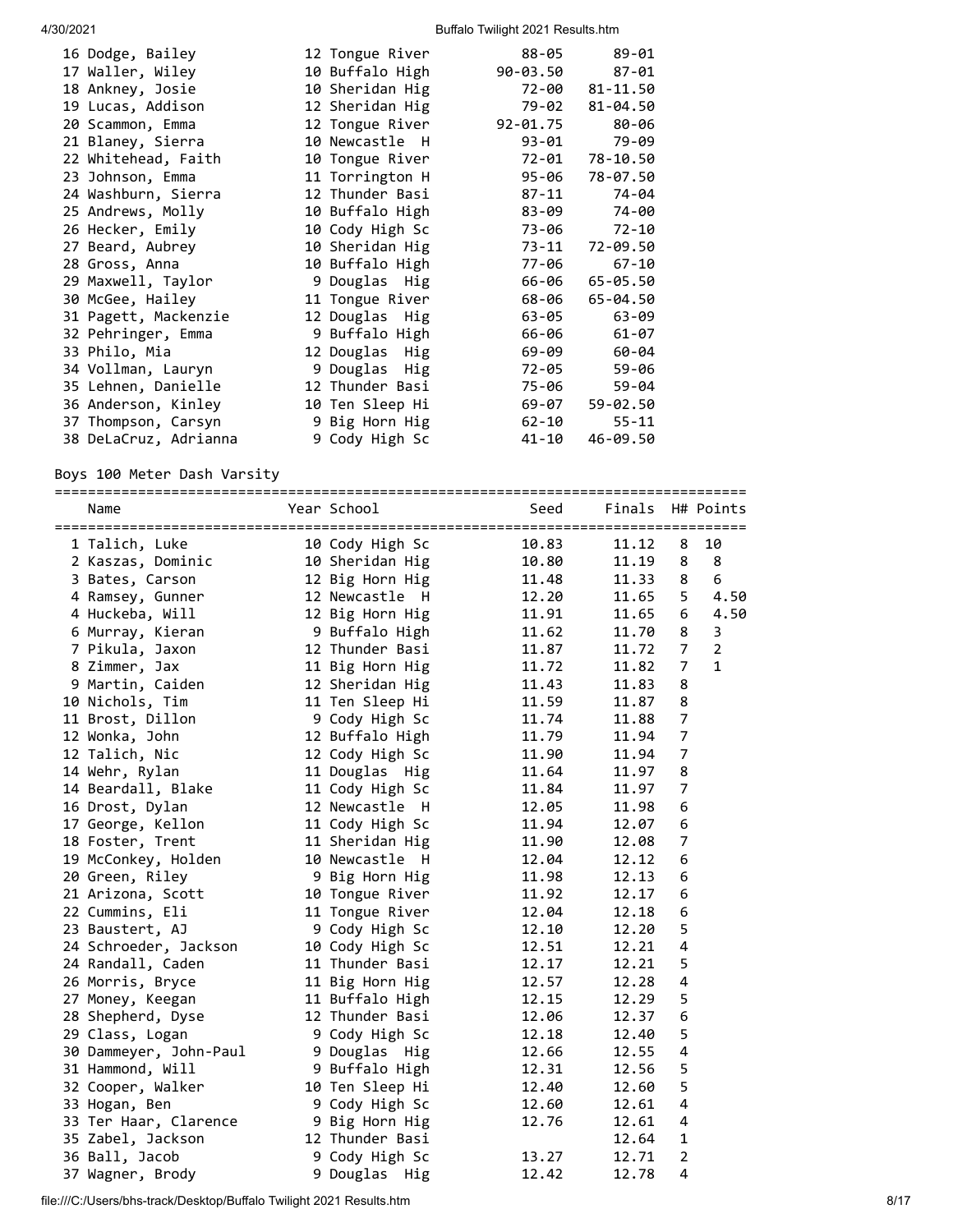| 37 Duran, Kadden          | 10 Douglas Hig  | 12.84 | 12.78 | 3            |
|---------------------------|-----------------|-------|-------|--------------|
| 39 Thomasson, Trey        | 10 Cody High Sc | 12.53 | 12.80 | 4            |
| 40 Wood, Bonner           | 10 Tongue River | 12.86 | 12.83 | 3            |
| 41 Bickel, Kadence        | 12 Sheridan Hig | 13.04 | 12.91 | 3            |
| 42 Barker, Alex           | 9 Tongue River  | 12.98 | 12.96 | 3            |
| 43 Walker, Sean           | 11 Big Horn Hig | 12.55 | 13.01 | 4            |
| 44 Schroeder, Trey        | 9 Cody High Sc  | 13.63 | 13.09 | 2            |
| 45 Hensley, Keegan        | 10 Cody High Sc | 12.86 | 13.14 | 3            |
| 46 Gossard, Cohen         | 9 Buffalo High  | 13.07 | 13.16 | 2            |
| 47 Morrison, Mason        | 9 Buffalo High  | 13.04 | 13.21 | 3            |
| 48 Turk, Mykah            | 10 Douglas Hig  | 13.04 | 13.32 | 3            |
| 49 Mahoskey, Brycen       | 9 Buffalo High  |       | 13.38 | 1            |
| 50 Perrin, Carter         | 9 Buffalo High  | 13.63 | 13.50 | 2            |
| 51 Asmus, Jorey           | 9 Torrington H  | 13.57 | 13.55 | 2            |
| 52 Prell, Thomas          | 9 Newcastle H   | 13.79 | 13.65 | 2            |
| 53 Humes, Robert          | 11 Newcastle H  | 13.16 | 13.66 | 2            |
| 54 Blutt, Matthew         | 9 Ten Sleep Hi  | 13.56 | 13.70 | 2            |
| 55 Hanft, Colter          | 9 Tongue River  | 14.20 | 13.74 | 1            |
| 56 Campanella, Freancesco | 12 Thunder Basi | 14.37 | 13.96 | $\mathbf{1}$ |
| 57 Betts, David           | 9 Tongue River  | 14.09 | 13.99 | 1            |
| 58 George, Barrett        | 9 Cody High Sc  | 14.17 | 14.03 | 1            |
| 59 Marshall, Nick         | 11 Tongue River | 14.59 | 15.10 | $\mathbf 1$  |

Boys 200 Meter Dash Varsity

| ============<br>Name   | Year School     | Seed  | Finals |                | H# Points      |
|------------------------|-----------------|-------|--------|----------------|----------------|
| 1 Talich, Luke         | 10 Cody High Sc | 23.31 | 22.44  | 8              | 10             |
| 2 Bates, Carson        | 12 Big Horn Hig | 23.22 | 22.69  | 8              | 8              |
| 3 Huckeba, Will        | 12 Big Horn Hig | 23.32 | 22.91  | 8              | 6              |
| 4 Kaszas, Dominic      | 10 Sheridan Hig | 22.90 | 23.11  | 8              | 5              |
| 5 Nichols, Boe         | 12 Ten Sleep Hi | 22.95 | 23.37  | 8              | $\overline{4}$ |
| 6 Pikula, Jaxon        | 12 Thunder Basi | 23.87 | 23.63  | 7              | 3              |
| 7 Ramsey, Gunner       | 12 Newcastle H  | 24.22 | 23.71  | $\overline{7}$ | 1.50           |
| 7 Ostler, Garrett      | 11 Tongue River | 23.68 | 23.71  | 8              | 1.50           |
| 9 Wehr, Rylan          | 11 Douglas Hig  | 23.70 | 23.94  | 8              |                |
| 10 Toyne, Beau         | 12 Buffalo High | 23.85 | 24.02  | 7              |                |
| 11 Brost, Dillon       | 9 Cody High Sc  | 24.33 | 24.11  | 7              |                |
| 12 Foster, Trent       | 11 Sheridan Hig | 24.39 | 24.17  | 6              |                |
| 13 George, Kellon      | 11 Cody High Sc | 24.97 | 24.24  | 5              |                |
| 13 Green, Riley        | 9 Big Horn Hig  | 24.57 | 24.24  | 6              |                |
| 15 McConkey, Holden    | 10 Newcastle H  | 24.09 | 24.30  | $\overline{7}$ |                |
| 16 Drost, Dylan        | 12 Newcastle H  | 24.35 | 24.42  | $\overline{7}$ |                |
| 17 Baustert, AJ        | 9 Cody High Sc  | 24.53 | 24.43  | 6              |                |
| 18 Cummins, Eli        | 11 Tongue River | 24.63 | 24.63  | 6              |                |
| 19 Spence, Cameryn     | 11 Douglas Hig  | 25.00 | 24.70  | 5              |                |
| 20 Arizona, Scott      | 10 Tongue River | 24.83 | 24.86  | 6              |                |
| 21 Morris, Bryce       | 11 Big Horn Hig | 24.87 | 24.91  | 5              |                |
| 22 Beardall, Blake     | 11 Cody High Sc | 24.58 | 24.92  | 6              |                |
| 23 Nichols, Tim        | 11 Ten Sleep Hi | 23.78 | 24.97  | 7              |                |
| 24 Schroeder, Jackson  | 10 Cody High Sc | 25.76 | 25.03  | 4              |                |
| 25 Dammeyer, John-Paul | 9 Douglas Hig   | 25.21 | 25.14  | 5              |                |
| 26 Acedo, Hugo         | 12 Douglas Hig  | 24.80 | 25.47  | 6              |                |
| 27 Duran, Kadden       | 10 Douglas Hig  | 26.26 | 25.54  | 3              |                |
| 28 Hammond, Will       | 9 Buffalo High  | 25.86 | 25.65  | 4              |                |
| 29 Money, Keegan       | 11 Buffalo High | 25.62 | 25.72  | 5              |                |
| 30 Bickel, Kadence     | 12 Sheridan Hig | 26.59 | 25.85  | 3              |                |
| 31 Cummins, Connor     | 9 Tongue River  | 25.22 | 25.88  | 5              |                |
| 31 Wyatt, Aiden        | 9 Tongue River  | 25.70 | 25.88  | 4              |                |
| 33 Hult, Bridger       | 11 Cody High Sc | 25.96 | 25.93  | 4              |                |
| 34 Ball, Jacob         | 9 Cody High Sc  | 26.05 | 25.99  | 4              |                |
| 35 Schlagel, Jayden    | 12 Torrington H | 25.31 | 26.17  | 5              |                |
| 36 Randall, Caden      | 11 Thunder Basi | 25.38 | 26.36  | 5              |                |
| 37 Kukuchka, Cole      | 9 Tongue River  | 26.30 | 26.39  | 3              |                |
| 38 Ter Haar, Clarence  | 9 Big Horn Hig  | 27.06 | 26.52  | $\overline{2}$ |                |

file:///C:/Users/bhs-track/Desktop/Buffalo Twilight 2021 Results.htm 9/17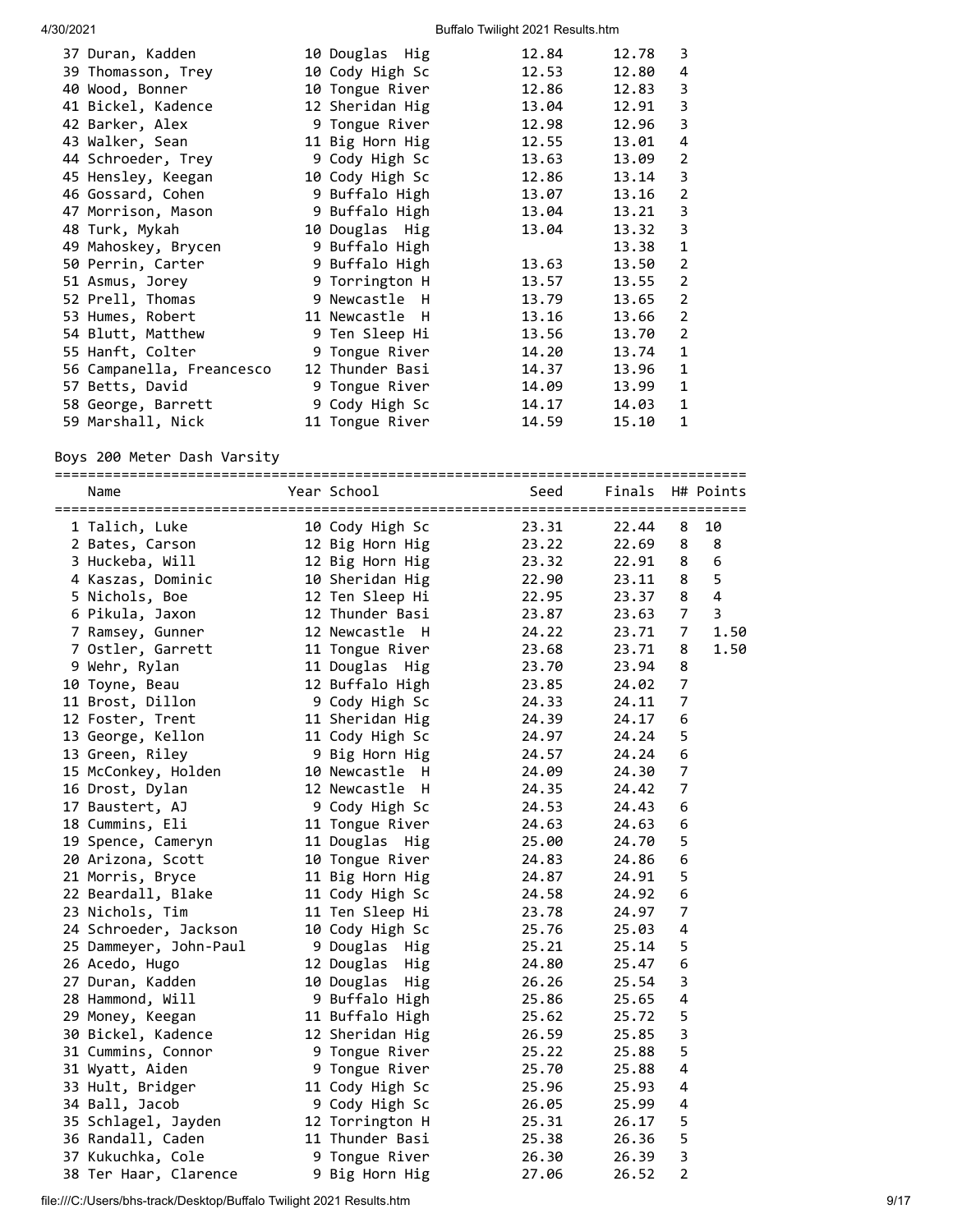|  | 26.62<br>3                                                                                                                                                                                                                                                                                                                                                                                                                                                         |
|--|--------------------------------------------------------------------------------------------------------------------------------------------------------------------------------------------------------------------------------------------------------------------------------------------------------------------------------------------------------------------------------------------------------------------------------------------------------------------|
|  | 26.71<br>3                                                                                                                                                                                                                                                                                                                                                                                                                                                         |
|  | 26.76<br>3                                                                                                                                                                                                                                                                                                                                                                                                                                                         |
|  | 26.97<br>4                                                                                                                                                                                                                                                                                                                                                                                                                                                         |
|  | 27.03<br>2                                                                                                                                                                                                                                                                                                                                                                                                                                                         |
|  | 27.16<br>3                                                                                                                                                                                                                                                                                                                                                                                                                                                         |
|  | 27.24<br>2                                                                                                                                                                                                                                                                                                                                                                                                                                                         |
|  | 27.49<br>2                                                                                                                                                                                                                                                                                                                                                                                                                                                         |
|  | 2<br>28.01                                                                                                                                                                                                                                                                                                                                                                                                                                                         |
|  | 28.09<br>1                                                                                                                                                                                                                                                                                                                                                                                                                                                         |
|  | 28.20<br>2                                                                                                                                                                                                                                                                                                                                                                                                                                                         |
|  | 28.65<br>1                                                                                                                                                                                                                                                                                                                                                                                                                                                         |
|  | 28.93<br>1                                                                                                                                                                                                                                                                                                                                                                                                                                                         |
|  | 29.30<br>3                                                                                                                                                                                                                                                                                                                                                                                                                                                         |
|  | 29.49<br>1                                                                                                                                                                                                                                                                                                                                                                                                                                                         |
|  | 29.76<br>1                                                                                                                                                                                                                                                                                                                                                                                                                                                         |
|  | 31.98<br>1                                                                                                                                                                                                                                                                                                                                                                                                                                                         |
|  | 9 Cody High Sc<br>26.97<br>9 Tongue River<br>26.93<br>9 Buffalo High<br>26.97<br>10 Cody High Sc<br>26.00<br>12 Newcastle H<br>27.87<br>9 Buffalo High<br>26.63<br>27.36<br>10 Douglas Hig<br>10 Big Horn Hig<br>27.26<br>9 Torrington H<br>28.39<br>9 Buffalo High<br>9 Buffalo High<br>28.40<br>12 Thunder Basi<br>28.85<br>9 Cody High Sc<br>29.01<br>26.84<br>11 Newcastle H<br>9 Tongue River<br>28.86<br>9 Cody High Sc<br>29.60<br>11 Tongue River<br>31.28 |

## Boys 400 Meter Dash Varsity

| Name                                 | Year School     | Seed    | Finals H# Points |                |                |
|--------------------------------------|-----------------|---------|------------------|----------------|----------------|
| 1 Nichols, Boe                       | 12 Ten Sleep Hi | 51.57   | 50.75            | 4              | 10             |
| 2 Ostler, Garrett                    | 11 Tongue River | 52.90   | 51.53            | 3              | 8              |
| 3 Milmine, Kollen 12 Buffalo High    |                 | 51.98   | 51.79            | 4              | 6              |
| 4 Hale, Nicholas                     | 12 Sheridan Hig | 51.50   | 51.98            | 4              | 5              |
| 5 Askins, Carl                       | 11 Sheridan Hig | 51.74   | 52.07            | 4              | 4              |
| 6 Ganje, Reece                       | 12 Thunder Basi | 52.39   | 52.08            | 4              | 3              |
| 7 Foster, Trent                      | 11 Sheridan Hig | 53.69   | 53.20            | 3              | $\overline{2}$ |
| 8 Zimmer, Jax                        | 11 Big Horn Hig | 54.50   | 53.78            | 3              | $\mathbf{1}$   |
| 9 Schlekeway, Camden 12 Thunder Basi |                 | 56.24   | 54.09            | $\overline{2}$ |                |
| 10 Walker, Javin                     | 10 Tongue River | 55.98   | 54.15            | 3              |                |
| 11 Wehr, Rylan                       | 11 Douglas Hig  | 52.50   | 54.26            | 4              |                |
| 12 Dammeyer, John-Paul               | 9 Douglas Hig   | 56.22   | 54.78            | $\overline{2}$ |                |
| 13 Shepherd, Dyse                    | 12 Thunder Basi | 54.61   | 55.63            | 3              |                |
| 14 Busby, Uriah                      | 10 Sheridan Hig | 55.88   | 55.67            | 3              |                |
| 15 Randolph, Timothy                 | 12 Torrington H | 56.01   | 56.75            | 3              |                |
| 16 Duran, Kadden                     | 10 Douglas Hig  | 59.30   | 57.12            | $\overline{2}$ |                |
| 17 Moline, AJ                        | 10 Big Horn Hig | 1:00.28 | 58.96            | $\overline{2}$ |                |
| 18 Cooper, Walker                    | 10 Ten Sleep Hi | 1:02.52 | 59.34            | $\overline{2}$ |                |
| 19 Wood, Bonner                      | 10 Tongue River | 1:01.64 | 59.43            | $\overline{2}$ |                |
| 20 Humes, Robert                     | 11 Newcastle H  | 1:01.94 | 1:00.23          | $\overline{2}$ |                |
| 21 Kenney, Dillon                    | 12 Newcastle H  | 1:04.43 | 1:00.64          | 1              |                |
| 22 Barker, Alex                      | 9 Tongue River  | 1:00.30 | 1:00.72          | $\overline{2}$ |                |
| 23 Blutt, Matthew                    | 9 Ten Sleep Hi  | 1:06.04 | 1:03.51          | 1              |                |
| 24 Ter Haar, Clarence                | 9 Big Horn Hig  |         | 1:04.92          | 1              |                |

## Boys 800 Meter Run Varsity

| Name                   | Year School     | Seed    | Finals  |                | H# Points      |
|------------------------|-----------------|---------|---------|----------------|----------------|
| 1 Spence, Cameryn      | 11 Douglas Hig  | 2:01.12 | 2:01.86 | 2              | 10             |
| 2 Charest, Reese       | 11 Sheridan Hig | 2:04.18 | 2:02.96 | 2              | - 8            |
| 3 Akers, Austin        | 10 Sheridan Hig | 2:04.36 | 2:04.59 | $\overline{2}$ | 6              |
| 4 Schlekeway, Camden   | 12 Thunder Basi | 2:09.17 | 2:05.91 | $\overline{2}$ | 5              |
| 5 Standish, David      | 12 Sheridan Hig | 2:07.91 | 2:06.60 | $\mathfrak{p}$ | 4              |
| 6 Purviance, Zach      | 12 Newcastle H  | 2:08.83 | 2:07.06 | $\overline{2}$ | 3              |
| 7 Troftgruben, Tristan | 11 Newcastle H  | 2:09.50 | 2:07.17 | $\overline{2}$ | $\overline{2}$ |
| 8 Aasby, Patrick       | 10 Sheridan Hig | 2:08.20 | 2:07.29 | $\mathfrak{p}$ | $\mathbf{1}$   |
| 9 Spotted, Al          | 10 Tongue River | 2:11.52 | 2:09.37 | 2              |                |
| 10 Zabel, Jackson      | 12 Thunder Basi | 2:10.00 | 2:10.82 | $\overline{2}$ |                |
| 11 Loya, Aydan         | 11 Torrington H | 2:10.00 | 2:10.84 | $\overline{2}$ |                |
| 12 Cronk, Weston       | 11 Torrington H | 2:16.69 | 2:11.74 | 2              |                |
| 13 Lambert, Brodyn     | 9 Buffalo High  | 2:13.73 | 2:11.98 | 2              |                |
| 14 Selk, Carson        | 12 Douglas Hig  | 2:11.38 | 2:12.38 | $\overline{2}$ |                |

file:///C:/Users/bhs-track/Desktop/Buffalo Twilight 2021 Results.htm 10/17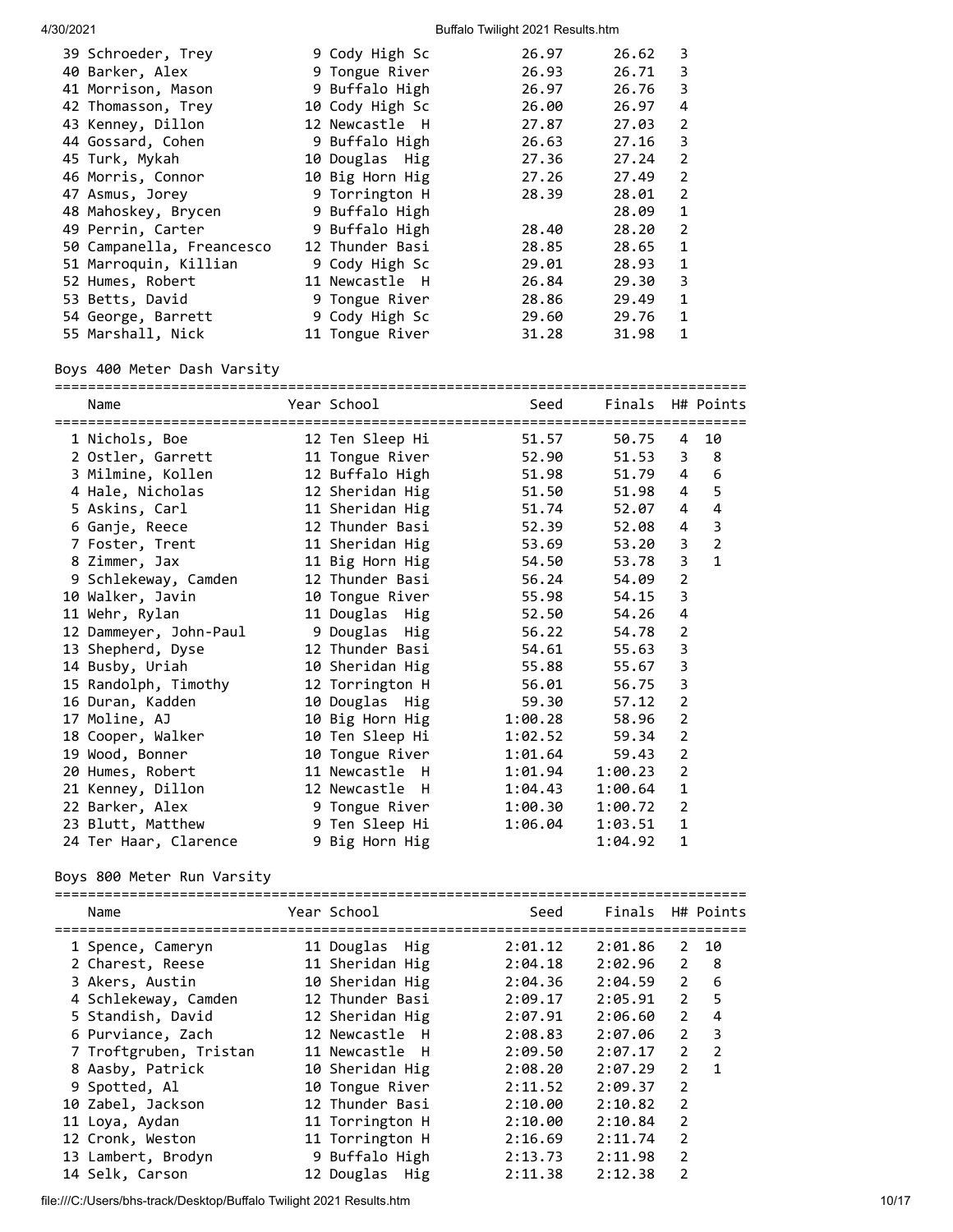| 15 Graham, Ian      | 10 Cody High Sc | 2:12.94 | 2:12.44 | 2            |
|---------------------|-----------------|---------|---------|--------------|
| 16 Cotes, Isaiah    | 9 Tongue River  | 2:12.49 | 2:12.64 | 2            |
| 17 Miller, Robby    | 10 Sheridan Hig | 2:17.73 | 2:12.84 | $\mathbf{1}$ |
| 18 Hale, Marcus     | 11 Sheridan Hig | 2:19.44 | 2:14.61 | 1            |
| 19 Lock, William    | 12 Thunder Basi | 2:17.53 | 2:15.70 | 1            |
| 20 Brogdon, Jacob   | 12 Big Horn Hig | 2:20.00 | 2:15.76 | 1            |
| 21 Butler, Cade     | 11 Big Horn Hig | 2:20.00 | 2:19.97 | $\mathbf{1}$ |
| 22 Stewart, Ben     | 9 Cody High Sc  | 2:19.00 | 2:20.91 | $\mathbf{1}$ |
| 23 Cordero, Abel    | 9 Cody High Sc  | 2:28.67 | 2:23.04 | $\mathbf{1}$ |
| 24 Prell, Jacob     | 10 Newcastle H  | 2:23.00 | 2:26.57 | $\mathbf{1}$ |
| 25 Osborne, Matthew | 9 Sheridan Hig  | 2:34.41 | 2:31.70 | 1            |
| 26 Prell, Thomas    | 9 Newcastle H   | 2:35.00 | 2:35.13 | 1            |
| 27 Walker, Josh     | 12 Thunder Basi | 2:56.22 | 2:35.89 | 1            |
| 28 Baker, Chase     | 9 Big Horn Hig  | 2:41.90 | 2:40.36 | 1            |
| 29 Irby, Roanin     | 9 Big Horn Hig  | 2:57.55 | 3:05.34 | $\mathbf{1}$ |
|                     |                 |         |         |              |

## Boys 1600 Meter Run Varsity

#### ===================================================================================

| Name<br>=================================== | Year School          | Seed    | Finals  | =======        | H# Points               |
|---------------------------------------------|----------------------|---------|---------|----------------|-------------------------|
| 1 Akers, Austin                             | 10 Sheridan Hig      | 4:35.21 | 4:29.93 | $\overline{2}$ | 10                      |
| 2 Standish, David                           | 12 Sheridan Hig      | 4:35.76 | 4:30.77 | 2              | 8                       |
| 3 Charest, Reese                            | 11 Sheridan Hig      | 4:38.41 | 4:32.61 | $\overline{2}$ | 6                       |
| 4 Ostler, Wyatt                             | 11 Tongue River      | 4:40.73 | 4:35.70 | $\overline{2}$ | 5                       |
| 5 Miller, Robby                             | 10 Sheridan Hig      | 4:50.70 | 4:44.96 | $\overline{2}$ | $\overline{\mathbf{4}}$ |
| 6 Juergens, David                           | 10 Cody High Sc      | 4:57.83 | 4:46.59 | $\overline{2}$ | $\overline{\mathbf{3}}$ |
| 7 Hale, Marcus                              | 11 Sheridan Hig      | 4:56.04 | 4:52.53 | $\overline{2}$ | $\overline{2}$          |
| 8 Hulbert, Charlie                          | 9 Cody High Sc       | 4:59.10 | 4:53.51 | $\overline{2}$ | $\mathbf{1}$            |
| 9 Cronk, Weston                             | 11 Torrington H      | 4:56.42 | 4:54.39 | $\overline{2}$ |                         |
| 10 Morrison, Ryer                           | 10 Buffalo High      | 4:56.42 | 4:54.92 | $\overline{2}$ |                         |
| 11 Lambert, Brodyn                          | 9 Buffalo High       | 4:57.91 | 4:55.54 | $\overline{2}$ |                         |
| 12 Mansheim, Zach                           | 12 Thunder Basi      | 5:08.01 | 4:55.79 | $\overline{2}$ |                         |
| 13 Matthews, Carter                         | 11 Thunder Basi      | 5:02.27 | 4:56.22 | $\overline{2}$ |                         |
| 14 Alishouse, Bridger                       | 12 Newcastle<br>$-H$ | 5:18.34 | 4:57.19 | $\overline{2}$ |                         |
| 15 Hatheway, Teegan                         | 9 Newcastle H        | 5:30.00 | 5:12.45 | $\mathbf{1}$   |                         |
| 16 Osborne, Matthew                         | 9 Sheridan Hig       | 5:24.59 | 5:14.59 | 1              |                         |
| 17 Prell, Jacob                             | 10 Newcastle<br>H    | 5:29.93 | 5:15.72 | $\mathbf{1}$   |                         |
| 18 Nielson, Riley                           | 10 Cody High Sc      | 5:15.42 | 5:18.66 | $\overline{2}$ |                         |
| 19 Alliot, Ethan                            | 10 Big Horn Hig      | 5:12.38 | 5:23.47 | $\overline{2}$ |                         |
| 20 Redden, Carter                           | 9 Buffalo High       | 5:24.08 | 5:24.79 | $\mathbf{1}$   |                         |
| 21 Bosley, Ryan                             | 11 Sheridan Hig      | 5:25.24 | 5:28.61 | 1              |                         |
| 22 Johnson, Tanner                          | 9 Douglas Hig        | 5:25.00 | 5:29.41 | $\mathbf{1}$   |                         |
| 23 Holiday, Jacob                           | 9 Ten Sleep Hi       | 5:35.62 | 5:39.53 | $\mathbf{1}$   |                         |
| 24 Gordon, David                            | 12 Thunder Basi      | 5:31.04 | 5:40.71 | $\mathbf{1}$   |                         |
| 25 Prell, Conrad                            | 12 Newcastle H       | 5:48.60 | 5:44.82 | 1              |                         |
| 26 O'Loughlin, Christopher                  | 12 Thunder Basi      | 5:45.67 | 5:49.84 | 1              |                         |
| 27 Iron, Caleb                              | 12 Tongue River      | 5:50.54 | 5:58.37 | 1              |                         |
| 28 Baker, Chase                             | 9 Big Horn Hig       | 6:01.60 | 6:01.97 | $\mathbf{1}$   |                         |
| 29 Walker, Josh                             | 12 Thunder Basi      | 6:27.62 | 6:40.62 | 1              |                         |
| 30 Irby, Roanin                             | 9 Big Horn Hig       | 7:02.63 | 7:03.15 | $\mathbf{1}$   |                         |

## Boys 3200 Meter Run Varsity

| Name                 | Year School     | Seed     | Finals Points |                |
|----------------------|-----------------|----------|---------------|----------------|
| 1 Gradinaru, Sage    | 9 Sheridan Hig  | 10:23.23 | 10:29.64      | 10             |
| 2 Cahhal, Alex       | 12 Buffalo High | 10:31.10 | 10:33.24      | 8              |
| 3 Hulbert, Charlie   | 9 Cody High Sc  | 10:57.73 | 10:51.28      | 6              |
| 4 Juergens, David    | 10 Cody High Sc | 10:57.14 | 10:54.78      | 5              |
| 5 Baron, Jason       | 12 Tongue River | 11:12.70 | 11:17.24      | 4              |
| 6 Brogdon, Jacob     | 12 Big Horn Hig | 11:45.17 | 11:41.14      | 3              |
| 7 Alishouse, Bridger | 12 Newcastle H  | 11:42.93 | 11:44.42      | $\overline{2}$ |
| 8 Redden, Carter     | 9 Buffalo High  | 11:40.94 | 11:50.61      | 1              |
| 9 Hatheway, Teegan   | 9 Newcastle H   | 11:49.88 | 11:53.71      |                |
| 10 Nielson, Riley    | 10 Cody High Sc | 11:51.41 | 11:55.12      |                |

file:///C:/Users/bhs-track/Desktop/Buffalo Twilight 2021 Results.htm 11/17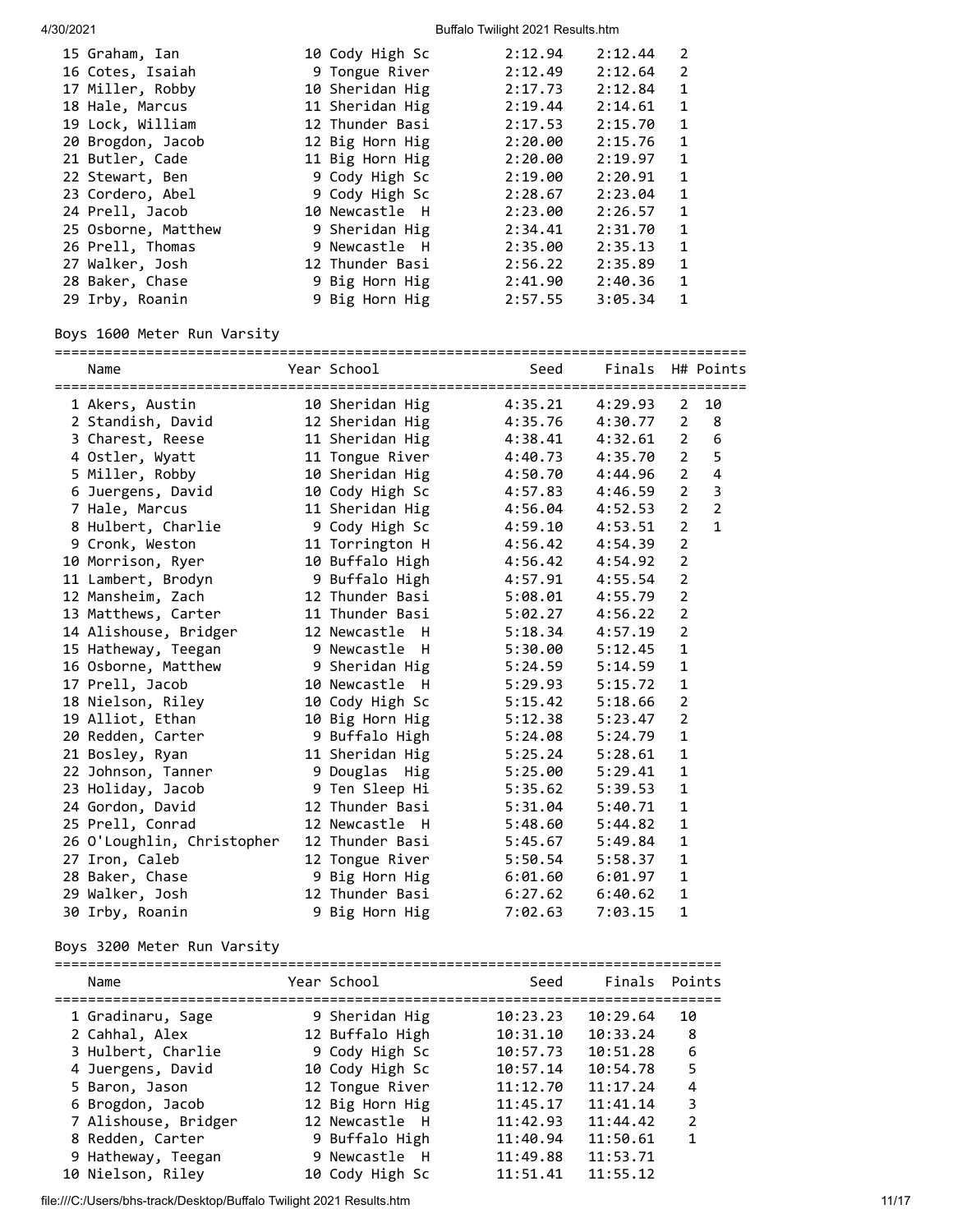| 11 Barron, Michael | 9 Tongue River  | 11:56.76 12:02.92 |          |
|--------------------|-----------------|-------------------|----------|
| 12 Otto, Isaac     | 12 Sheridan Hig |                   |          |
| 13 Prell, Conrad   | 12 Newcastle H  |                   | 12:57.57 |

## Boys 110 Meter Hurdles Varsity

| Name                   | Year School     | Seed  | Finals H# Points |                |                |
|------------------------|-----------------|-------|------------------|----------------|----------------|
|                        |                 |       |                  |                |                |
| 1 Meinecke, Kyle       | 12 Sheridan Hig | 15.24 | 15.80            | 3              | 10             |
| 2 Mansheim, Steven     | 11 Thunder Basi | 15.61 | 15.97            | 3              | - 8            |
| 3 Bauersachs, Kaden    | 11 Douglas Hig  | 16.98 | 16.41            | 3              | 6              |
| 4 Lujan, Jesse         | 11 Thunder Basi | 16.75 | 17.12            | 3              | 5              |
| 5 Arnold, Graidin      | 10 Cody High Sc | 16.87 | 17.62            | 3              | 4              |
| 6 Pierce, Cody         | 12 Torrington H | 16.90 | 17.67            | 3              | 3              |
| 7 Custis, Garrett      | 12 Big Horn Hig | 17.92 | 17.78            | 3              | $\overline{2}$ |
| 8 Kilbride, Caleb      | 9 Tongue River  | 18.57 | 18.50            | $\overline{2}$ | $\mathbf{1}$   |
| 9 Wyatt, Aiden         | 9 Tongue River  | 18.62 | 18.93            | 2              |                |
| 10 Williams, Branton   | 12 Sheridan Hig | 18.33 | 19.04            | 3              |                |
| 11 Kukuchka, Cole      | 9 Tongue River  | 19.00 | 19.31            | 2              |                |
| 12 Billings, McCaffrey | 12 Big Horn Hig |       | 19.54            | $\mathbf{1}$   |                |
| 13 Adsit, Isaac        | 9 Big Horn Hig  | 20.00 | 19.64            | 2              |                |
| 14 Kilbride, Camden    | 11 Tongue River | 20.05 | 20.11            | 2              |                |
| 15 Betts, David        | 9 Tongue River  | 20.62 | 20.96            | 2              |                |
| 16 Hutton, Tyler       | 9 Sheridan Hig  | 21.73 | 21.14            | $\mathbf{1}$   |                |
| 17 Grant, Micah        | 9 Cody High Sc  | 23.04 | 21.51            | 1              |                |

## Boys 300 Meter Hurdles Varsity

| Name                   | Year School     | ----------<br>Seed | Finals H# Points |                |                |
|------------------------|-----------------|--------------------|------------------|----------------|----------------|
| 1 Mansheim, Steven     | 11 Thunder Basi | 43.54              | 42.24            | 3              | 10             |
| 2 Arnold, Graidin      | 10 Cody High Sc | 42.97              | 42.33            | 3              | $_{\rm 8}$     |
| 3 Pierce, Cody         | 12 Torrington H | 42.52              | 42.70            | 3              | 6              |
| 4 Perez, Cameron       | 9 Sheridan Hig  | 44.56              | 43.16            | 3              | 5              |
| 5 Mansheim, Zach       | 12 Thunder Basi | 44.00              | 43.43            | 3              | $\overline{4}$ |
| 6 Custis, Garrett      | 12 Big Horn Hig | 43.23              | 43.62            | 3              | 3              |
| 7 Ramsey, Greyson      | 12 Newcastle H  | 45.31              | 43.76            | 3              | $\overline{2}$ |
| 8 Drost, Dylan         | 12 Newcastle H  | 47.09              | 44.02            | $\mathbf{1}$   | $\mathbf{1}$   |
| 9 Lujan, Jesse         | 11 Thunder Basi | 45.77              | 44.24            | $\overline{2}$ |                |
| 10 Berretini, Dominick | 9 Sheridan Hig  | 45.37              | 44.63            | 2              |                |
| 11 Billings, McCaffrey | 12 Big Horn Hig | 47.08              | 45.72            | 1              |                |
| 12 Williams, Branton   | 12 Sheridan Hig | 45.67              | 46.23            | $\overline{2}$ |                |
| 13 Mckinney, Conner    | 11 Sheridan Hig | 46.77              | 46.24            | $\overline{2}$ |                |
| 14 Hammond, Will       | 9 Buffalo High  | 47.38              | 46.34            | $\mathbf{1}$   |                |
| 15 Kilbride, Caleb     | 9 Tongue River  | 46.50              | 46.45            | $\overline{2}$ |                |
| 16 Kukuchka, Cole      | 9 Tongue River  | 46.27              | 46.53            | 2              |                |
| 17 Matthews, Carter    | 11 Thunder Basi |                    | 46.90            | $\mathbf{1}$   |                |
| 18 Ihnat, Michael      | 10 Buffalo High | 46.50              | 47.09            | 2              |                |
| 19 Kilbride, Camden    | 11 Tongue River | 48.05              | 48.74            | $\mathbf{1}$   |                |
| 20 Grant, Micah        | 9 Cody High Sc  | 55.12              | 54.26            | 1              |                |
| 21 Marroquin, Killian  | 9 Cody High Sc  |                    | 56.18            | 1              |                |

## Boys 4x100 Meter Relay Varsity

| School                                                                  | Seed                                                  | Finals H# Points |  |
|-------------------------------------------------------------------------|-------------------------------------------------------|------------------|--|
| 1 Big Horn High School<br>1) Zimmer, Jax 11<br>3) Green, Riley 9        | 45.24<br>2) Huckeba, Will 12<br>4) Bates, Carson 12   | 43.92 2 10       |  |
| 2 Sheridan High School<br>1) Kaszas, Dominic 10<br>3) Martin, Caiden 12 | 44.32<br>2) Meinecke, Kyle 12<br>4) Hale, Nicholas 12 | 44.20 2 8        |  |
| 3 Cody High School<br>1) Talich, Nic 12<br>3) Beardall, Blake 11        | 44.91<br>2) Brost, Dillon 9<br>4) Talich, Luke 10     | 44.23 2 6        |  |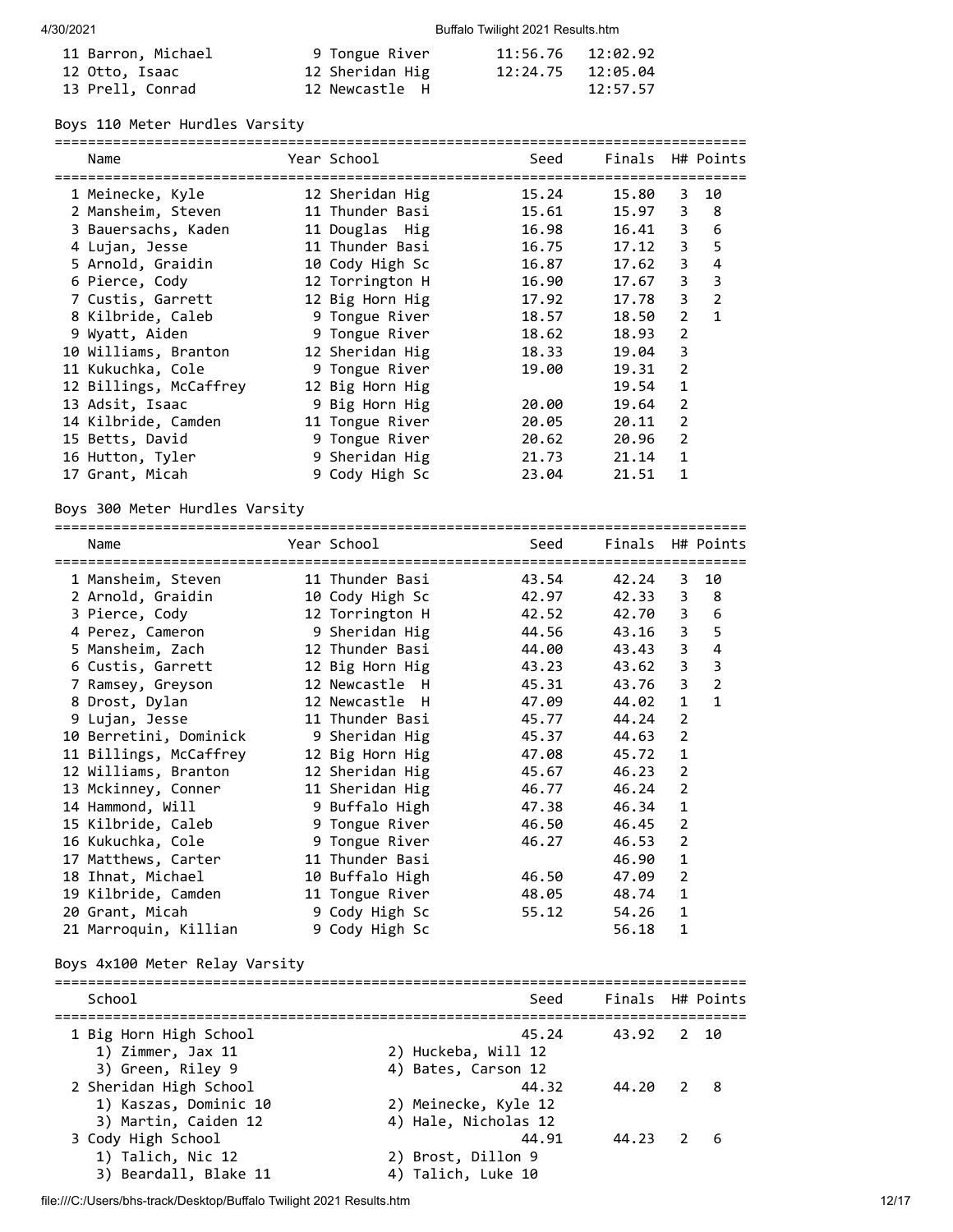| 4 Thunder Basin High School<br>1) Pikula, Jaxon 12   | 44.72<br>2) Haliburton, Isaiah 11                   | 45.33         | 2      | 5 |
|------------------------------------------------------|-----------------------------------------------------|---------------|--------|---|
| 3) LaFromboise, Kayden 10                            | 4) Mansheim, Steven 11                              |               |        |   |
| 5 Buffalo High School                                | 47.20                                               | 45.96         | 2      | 4 |
| 1) Ihnat, Michael 10<br>3) Toyne, Beau 12            | 2) Money, Keegan 11<br>4) Wonka, John 12            |               |        |   |
| 6 Cody High School 'B'                               | 46.91                                               | 46.24         | 2      | 3 |
| 1) Baustert, AJ 9                                    | 2) George, Kellon 11                                |               |        |   |
| 3) Schroeder, Jackson 10                             | 4) Arnold, Graidin 10                               |               |        |   |
| 7 Tongue River High School                           | 47.73                                               | 47.74         | 1      | 2 |
| 1) Arizona, Scott 10<br>3) Cummins, Eli 11           | 2) Bolds, Greg 12<br>4) Cummins, Connor 9           |               |        |   |
| 8 Douglas High School                                | 47.66                                               | 48.08         | 1      | 1 |
| 1) Archuleta, Jayden 11                              | 2) Wagner, Brody 9                                  |               |        |   |
| 3) Acedo, Hugo 12                                    | 4) Turk, Mykah 10                                   |               |        |   |
| 9 Big Horn High School<br>'B'                        | 52.00                                               | 51.46         | 1      |   |
| 1) Garber, Cooper 10<br>3) Adsit, Isaac 9            | 2) Morris, Connor 10<br>4) Baker, Cade 10           |               |        |   |
|                                                      |                                                     |               |        |   |
| Boys 4x400 Meter Relay Varsity                       |                                                     |               |        |   |
| School                                               | Seed                                                | Finals        | Points |   |
|                                                      |                                                     |               |        |   |
| 1 Sheridan High School                               | 3:29.72                                             | 3:28.24       | 10     |   |
| 1) Askins, Carl 11<br>3) Aksamit, Isak 12            | 2) Hale, Nicholas 12<br>4) Charest, Reese 11        |               |        |   |
| 2 Newcastle High School                              | 3:44.94                                             | 3:39.23       | 8      |   |
| 1) Ramsey, Greyson 12                                | 2) Troftgruben, Tristan 11                          |               |        |   |
| 3) Drost, Dylan 12                                   | 4) Purviance, Zach 12                               |               |        |   |
| 3 Tongue River High School                           | 3:49.30                                             | 3:43.34       | 6      |   |
| 1) Cummins, Eli 11                                   | 2) Cummins, Connor 9                                |               |        |   |
| 3) Walker, Javin 10                                  | 4) Arizona, Scott 10                                |               |        |   |
| 4 Big Horn High School<br>'B'                        | 3:55.00                                             | 3:54.60       | 5      |   |
| 1) Billings, McCaffrey 12<br>3) Walker, Christian 12 | 2) Moline, AJ 10<br>4) Alliot, Ethan 10             |               |        |   |
| 5 Cody High School                                   | 4:03.00                                             | 4:02.67       | 4      |   |
| 1) Graham, Ian 10                                    | 2) Hult, Bridger 11                                 |               |        |   |
| 3) Stewart, Ben 9                                    | 4) Cordero, Abel 9                                  |               |        |   |
| Boys 4x800 Meter Relay Varsity                       |                                                     |               |        |   |
|                                                      |                                                     |               |        |   |
| School                                               | Seed                                                | Finals        | Points |   |
| 1 Buffalo High School                                | 8:41.75                                             | 8:43.72       | 10     |   |
| 1) Cahhal, Alex 12                                   | 2) Lambert, Brodyn 9                                |               |        |   |
| 3) Milmine, Kollen 12                                | 4) Morrison, Ryer 10                                |               |        |   |
| 2 Big Horn High School                               | 9:19.46                                             | 9:16.62       | 8      |   |
| 1) Butler, Cade 11<br>3) Alliot, Ethan 10            | 2) Moline, AJ 10<br>4) Brogdon, Jacob 12            |               |        |   |
|                                                      |                                                     |               |        |   |
| Boys 1600 Sprint Medley Varsity                      |                                                     |               |        |   |
| School                                               | Seed                                                | Finals Points |        |   |
| 1 Thunder Basin High School                          | 3:54.09                                             | 3:45.77       | 10     |   |
| 1) Pikula, Jaxon 12                                  | 2) Haliburton, Isaiah 11                            |               |        |   |
| 3) Ganje, Reece 12                                   | 4) LaFromboise, Kayden 10                           |               |        |   |
| 2 Buffalo High School                                | 3:44.35                                             | 3:46.09       | 8      |   |
| 1) Cahhal, Alex 12                                   | 2) Milmine, Kollen 12                               |               |        |   |
| 3) Toyne, Beau 12                                    | 4) Wonka, John 12                                   |               |        |   |
| 3 Newcastle High School                              | 3:50.30                                             | 3:53.19       | 6      |   |
| 1) McConkey, Holden 10<br>3) Purviance, Zach 12      | 2) Ramsey, Greyson 12<br>4) Troftgruben, Tristan 11 |               |        |   |
| 4 Torrington High School                             | 3:54.75                                             | 3:55.35       | 5      |   |
| 1) Pierce, Cody 12                                   | 2) Randolph, Timothy 12                             |               |        |   |

file:///C:/Users/bhs-track/Desktop/Buffalo Twilight 2021 Results.htm 13/17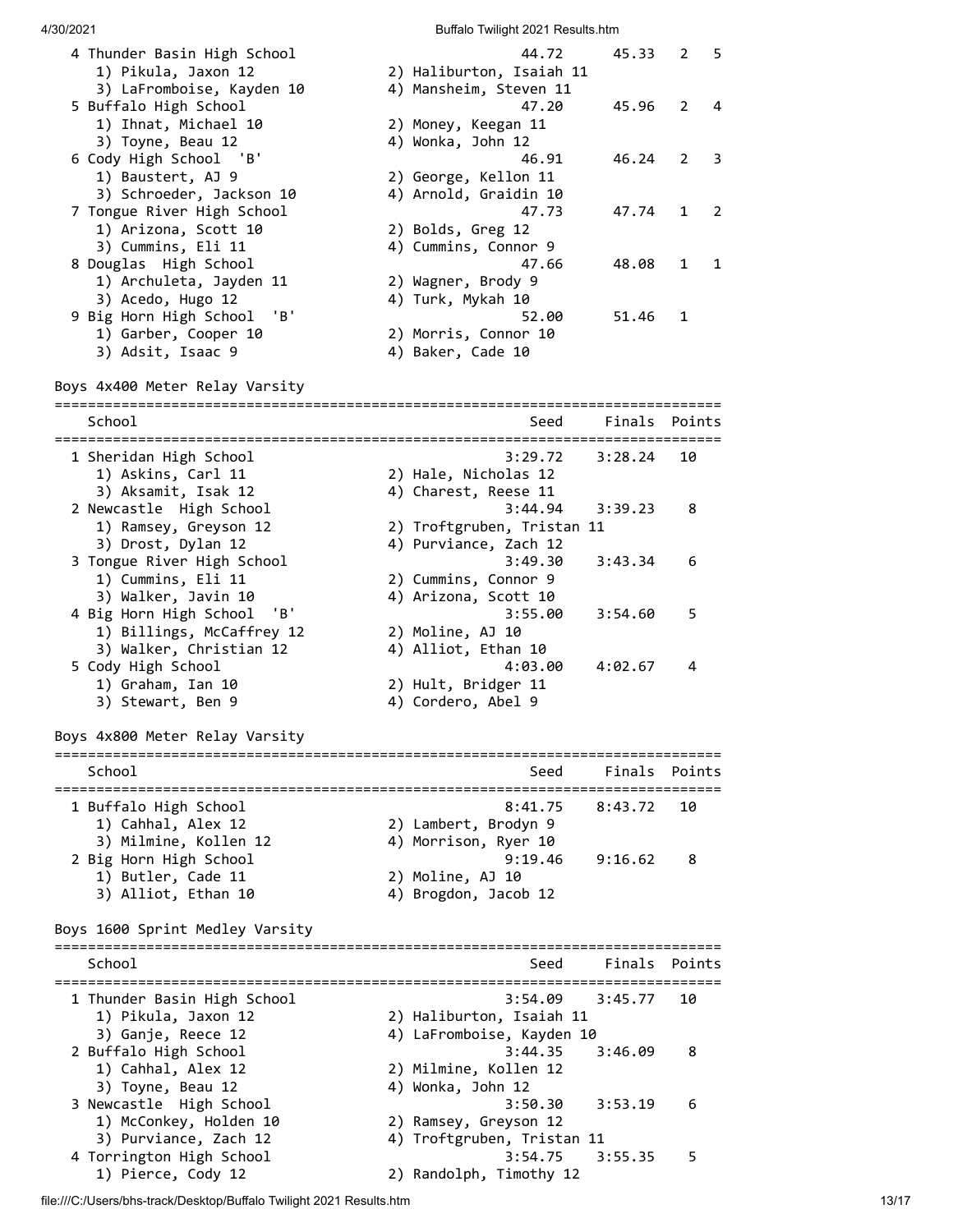| 3) Loya, Aydan 11      | 4) Schlagel, Jayden 12 |         |                |
|------------------------|------------------------|---------|----------------|
| 5 Cody High School     | 4:16.00                | 4:15.05 | - 4            |
| 1) Graham, Ian 10      | 2) Hult, Bridger 11    |         |                |
| 3) Stewart, Ben 9      | 4) Cordero, Abel 9     |         |                |
| 6 Big Horn High School | 4:45.00                | 4:27.16 | $\overline{3}$ |
| 1) Baker, Cade 10      | 2) Adsit, Isaac 9      |         |                |
| 3) Morris, Connor 10   | 4) Baker, Cody 11      |         |                |
|                        |                        |         |                |

Boys High Jump Varsity

| Name                       | Year School     | Seed        |             | Finals Points  |
|----------------------------|-----------------|-------------|-------------|----------------|
| 1 Bauersachs, Kaden        | 11 Douglas Hig  | $6 - 00.00$ | 6-04.00     | 10             |
| 2 Ramsey, Gunner           | 12 Newcastle H  | $5 - 10.00$ | 6-00.00     | 8              |
| 3 Demott, Bryant           | 11 Torrington H | 5-07.00     | 5-10.00     | 6              |
| 4 Camino, Benjamin         | 11 Buffalo High | 5-10.00     | 5-08.00     | 5              |
| 5 Porter, Robby            | 10 Cody High Sc | 6-00.00     | 5-08.00     | 4              |
| 6 Kilbride, Camden         | 11 Tongue River | 5-06.00     | 5-08.00     | 3              |
| 7 Mckinney, Conner         | 11 Sheridan Hig | 5-10.00     | 5-06.00     | $\overline{2}$ |
| 8 Roth, Aiden              | 10 Sheridan Hig | $5 - 06.00$ | $5 - 06.00$ | 1              |
| 9 Kilbride, Caleb          | 9 Tongue River  | $5 - 06.00$ | $5 - 06.00$ |                |
| 10 Thomasson, Trey         | 10 Cody High Sc | 5-10.00     | $5 - 06.00$ |                |
| 11 Beardall, Blake         | 11 Cody High Sc | 5-08.00     | $5 - 04.00$ |                |
| 12 Billings, McCaffrey     | 12 Big Horn Hig | 5-00.00     | $5 - 04.00$ |                |
| 13 Hult, Bridger           | 11 Cody High Sc | 5-00.00     | $5 - 02.00$ |                |
| 13 Wagner, Brody           | 9 Douglas Hig   | 5-02.00     | $5 - 02.00$ |                |
| 13 Cahhal-Laudert, Gabriel | 11 Buffalo High | $5 - 04.00$ | $5 - 02.00$ |                |
| 13 Selk, Carson            | 12 Douglas Hig  | 5-04.00     | $5 - 02.00$ |                |
| 8 8.1. M.M. M.W. L.        |                 |             |             |                |

Boys Pole Vault Varsity ================================================================================

| Name              | Year School     | Seed        |           | Finals Points |
|-------------------|-----------------|-------------|-----------|---------------|
| 1 Karajanis, Ryan | 11 Sheridan Hig | 15-01.00    | 15-03.50  | 10            |
| 2 Moeller, Kaden  | 11 Sheridan Hig | 13-05.00    | 13-05.00  | 8             |
| 3 Imus, Rico      | 12 Thunder Basi | 13-00.00    | 12-11.00  | 6             |
| 4 Wonka, John     | 12 Buffalo High | 11-11.00    | 12-05.00  | 4.50          |
| 4 Felton, Andre   | 12 Thunder Basi | 12-11.00    | 12-05.00  | 4.50          |
| 6 Demott, Bryant  | 11 Torrington H | 10-08.00    | 10-05.00  | 3             |
| -- Brost, Dillon  | 9 Cody High Sc  | 10-05.00    | <b>NH</b> |               |
| -- Grant, Micah   | 9 Cody High Sc  | $8 - 11.00$ | NН        |               |

Boys Long Jump Varsity

| Name                      | Year School     | Seed     |                   | Finals Points  |
|---------------------------|-----------------|----------|-------------------|----------------|
| 1 Haliburton, Isaiah      | 11 Thunder Basi |          | 21-10.00 22-03.50 | 10             |
| 2 Aksamit, Isak           | 12 Sheridan Hig | 20-10.50 | 21-02.50          | 8              |
| 3 Ostler, Garrett         | 11 Tongue River |          | 19-08.50 19-09.00 | 6              |
| 4 Ramsey, Gunner          | 12 Newcastle H  |          | 19-08.50          | 5              |
| 5 Archuleta, Jayden       | 11 Douglas Hig  | 19-06.25 | 19-08.50          | 4              |
| 6 Selk, Carson            | 12 Douglas Hig  | 18-07.00 | 18-10.00          | 3              |
| 7 Santos, Christian       | 12 Newcastle H  | 17-00.00 | 18-10.00          | $\overline{2}$ |
| 8 Hutton, Tyler           | 9 Sheridan Hig  | 18-08.75 | 18-03.50          | $\mathbf{1}$   |
| 9 Money, Keegan           | 11 Buffalo High | 17-05.00 | 18-02.75          |                |
| 10 Camino, Benjamin       | 11 Buffalo High | 19-04.00 | 18-02.00          |                |
| 11 Turk, Mykah            | 10 Douglas Hig  | 15-10.00 | $17 - 00.25$      |                |
| 12 Berretini, Dominick    | 9 Sheridan Hig  | 16-06.00 | 17-00.00          |                |
| 13 Cummins, Connor        | 9 Tongue River  | 17-10.00 | $16 - 11.25$      |                |
| 14 Ball, Jacob            | 9 Cody High Sc  | 17-03.50 | $16 - 07.75$      |                |
| 15 Betts, David           | 9 Tongue River  | 13-06.00 | $15 - 07.75$      |                |
| 16 Prell, Thomas          | 9 Newcastle H   | 15-00.75 | $15 - 05.25$      |                |
| 17 Campanella, Freancesco | 12 Thunder Basi | 14-06.75 | 15-03.00          |                |
| 18 Marshall, Nick         | 11 Tongue River | 16-11.00 | $11 - 01.25$      |                |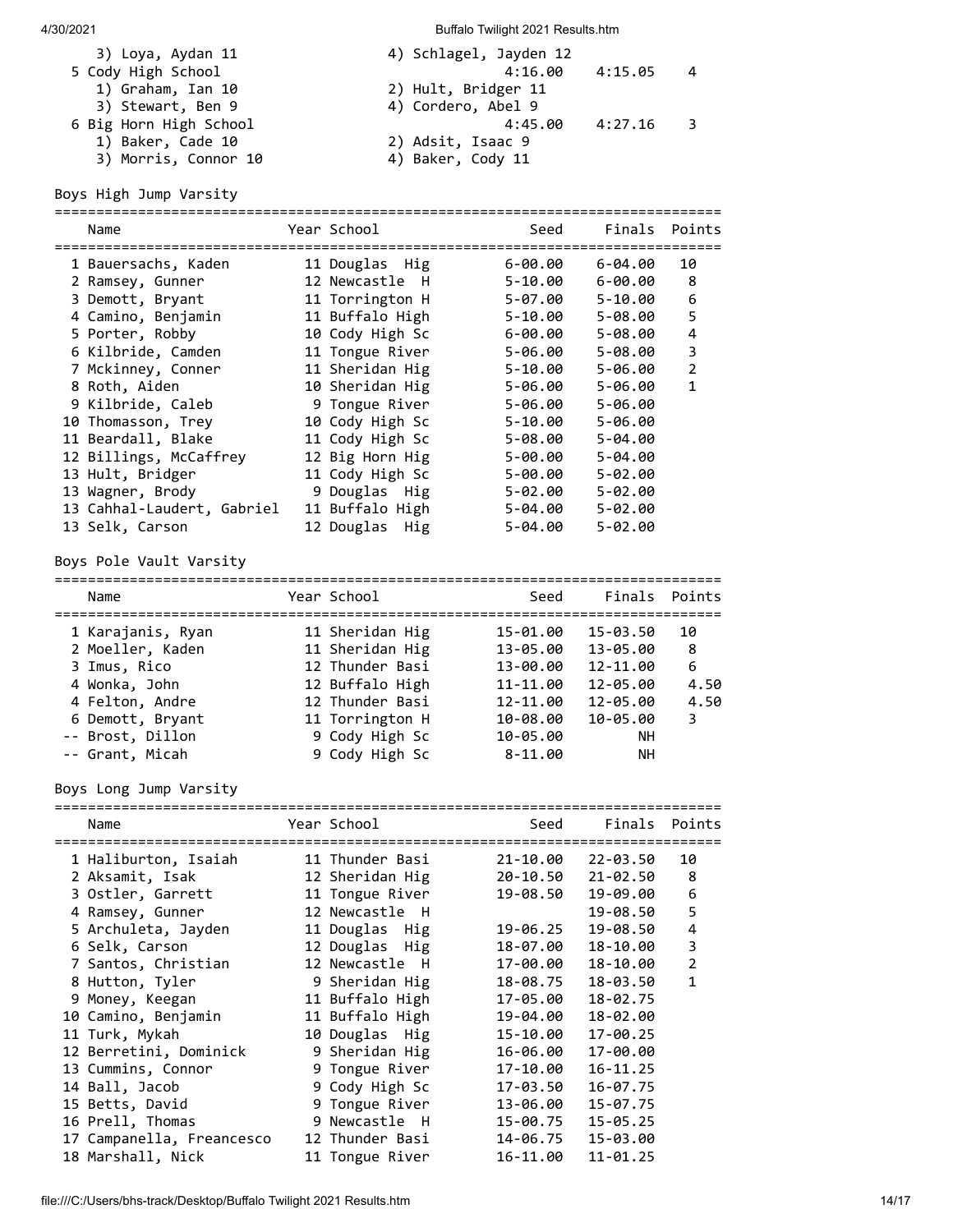Boys Triple Jump Varsity

| Name                | Year School     | Seed     | Finals Points |                |
|---------------------|-----------------|----------|---------------|----------------|
| 1 Custis, Garrett   | 12 Big Horn Hig | 40-10.00 | 42-00.75      | 10             |
| 2 Meinecke, Kyle    | 12 Sheridan Hig | 40-10.50 | 40-07.50      | 8              |
| 3 Toyne, Beau       | 12 Buffalo High | 38-04.75 | 40-00.50      | 6              |
| 4 Walker, Christian | 12 Big Horn Hig | 38-04.00 | 39-03.50      | 5              |
| 5 Hutton, Tyler     | 9 Sheridan Hig  | 38-11.00 | 39-00.00      | 4              |
| 6 Aksamit, Isak     | 12 Sheridan Hig | 40-04.00 | 38-08.00      | 3              |
| 7 Roberts, Damian   | 10 Sheridan Hig | 37-02.25 | 38-05.00      | $\overline{2}$ |
| 8 Walker, Javin     | 10 Tongue River | 39-00.75 | 38-04.50      | $\mathbf{1}$   |
| 9 Camino, Benjamin  | 11 Buffalo High | 37-08.00 | $38 - 02.50$  |                |
| 10 Butler, Cade     | 11 Big Horn Hig | 35-04.50 | $36 - 09.50$  |                |
| 11 Kilbride, Camden | 11 Tongue River | 36-05.00 | $36 - 08.25$  |                |
| 12 Busby, Uriah     | 10 Sheridan Hig | 37-03.75 | $35 - 04.25$  |                |
| 13 Schroeder, Trey  | 9 Cody High Sc  | 33-02.00 | 34-10.25      |                |
| 14 Ihnat, Michael   | 10 Buffalo High | 34-10.75 | 34-04.50      |                |
| 15 Stewart, Ben     | 9 Cody High Sc  | 34-01.25 | 34-02.50      |                |
| 16 Gossard, Cohen   | 9 Buffalo High  | 33-06.00 | 32-04.00      |                |
| 17 Perrin, Carter   | 9 Buffalo High  | 28-01.00 | 27-04.50      |                |

Boys Shot Put Varsity

================================================================================

| Name<br>============================== | ====== | Year School<br>------------ | Seed         | Finals<br>====== | Points         |
|----------------------------------------|--------|-----------------------------|--------------|------------------|----------------|
| 1 Vielhauer, Gaige                     |        | 12 Sheridan Hig             | 53-09.00     | 56-09.50         | 10             |
| 2 Knobloch, Jacob                      |        | 11 Tongue River             | 50-06.50     | 49-05.50         | 8              |
| 3 Mastellar, Mason                     |        | 12 Thunder Basi             | 49-10.25     | 49-05.25         | 6              |
| 4 Mangus, Quinton                      |        | 12 Sheridan Hig             | 43-11.50     | 47-11.25         | 5              |
| 5 Tanner, Texas                        |        | 11 Sheridan Hig             | 47-04.25     | 47-01.75         | $\pmb{4}$      |
| 6 O'Dell, Scott                        |        | 12 Thunder Basi             | 46-10.00     | 46-10.75         | 3              |
| 7 Ingalls, Matthew                     |        | 11 Sheridan Hig             | 45-06.00     | 46-08.00         | $\overline{2}$ |
| 8 Micke, Kody                          |        | 12 Douglas<br>Hig           | 44-05.50     | 45-07.00         | $\mathbf{1}$   |
| 9 Thompson, Josh                       |        | 11 Big Horn Hig             | 44-04.75     | 44-00.25         |                |
| 10 Logar, Kyle                         |        | 11 Douglas<br>Hig           | 38-02.00     | 42-07.50         |                |
| 11 Curtis, Dawson                      |        | 11 Douglas<br>Hig           | 42-05.00     | 42-01.00         |                |
| 12 Brisko, River                       |        | 12 Thunder Basi             | 45-02.50     | 41-05.75         |                |
| 13 Williams, Jonny                     |        | 11 Cody High Sc             | 41-10.50     | 40-05.50         |                |
| 14 Tanner, Chili                       |        | 12 Sheridan Hig             | 36-01.25     | 40-00.00         |                |
| 15 Underwood, Vann                     |        | 11 Douglas Hig              | 36-11.75     | 39-06.50         |                |
| 15 Bennick, Tyler                      |        | 9 Torrington H              | 39-01.25     | 39-06.50         |                |
| 17 Bybee, Caleb                        |        | 12 Sheridan Hig             | 38-01.00     | 39-02.75         |                |
| 18 Glassock, Marko                     |        | 10 Buffalo High             | 38-01.00     | 38-06.50         |                |
| 19 Wood, Bonner                        |        | 10 Tongue River             | 35-05.00     | 37-03.25         |                |
| 20 Prell, Jacob                        |        | 10 Newcastle H              | 35-05.75     | $36 - 10.25$     |                |
| 21 Seeds, Tegen                        |        | 9 Douglas Hig               | 35-06.00     | 36-10.00         |                |
| 22 Garber, Cooper                      |        | 10 Big Horn Hig             | 38-11.50     | 36-09.50         |                |
| 23 Peter, Triston                      |        | 12 Buffalo High             | 32-06.50     | 36-05.00         |                |
| 24 Peterson, Alex                      |        | 12 Newcastle<br>H           | 35-01.50     | 36-04.00         |                |
| 25 Scribner, Travis                    |        | 11 Newcastle<br>- H         | 35-10.50     | 35-03.25         |                |
| 26 Rasmuson, Trevor                    |        | 11 Buffalo High             | 35-11.00     | 34-07.25         |                |
| 27 Hanft, Colter                       |        | 9 Tongue River              | 36-05.50     | 34-06.75         |                |
| 28 Frazier, Brayden                    |        | 9 Torrington H              | 32-01.00     | 34-06.00         |                |
| 29 Baker, Ryan                         |        | 11 Torrington H             | 36-02.00     | 34-04.50         |                |
| 30 Stinson, Tk                         |        | 10 Douglas Hig              | 36-04.50     | 34-04.00         |                |
| 31 Grubbs, Rhiley                      |        | 12 Torrington H             | 33-00.00     | 33-03.50         |                |
| 32 Burke, Aidan                        |        | 11 Buffalo High             | 32-11.00     | 32-06.25         |                |
| 33 Gorman, Adian                       |        | 11 Newcastle H              | 29-01.25     | 32-06.00         |                |
| 34 Class, Logan                        |        | 9 Cody High Sc              | 30-10.00     | 32-00.00         |                |
| 35 Eversole, Evan                      |        | 12 Douglas Hig              | 35-00.00     | 31-06.50         |                |
| 36 Gallardo, Xavin                     |        | 12 Newcastle H              | 28-08.00     | 30-02.25         |                |
| 37 Rabel, Lance                        |        | 9 Buffalo High              | 31-06.00     | 30-01.00         |                |
| 38 Kennedy, Kael                       |        | 11 Buffalo High             | $28 - 10.50$ | 29-07.25         |                |
| 39 Coleman, Nicholas                   |        | 11 Thunder Basi             | 31-05.00     | 29-06.50         |                |

file:///C:/Users/bhs-track/Desktop/Buffalo Twilight 2021 Results.htm 15/17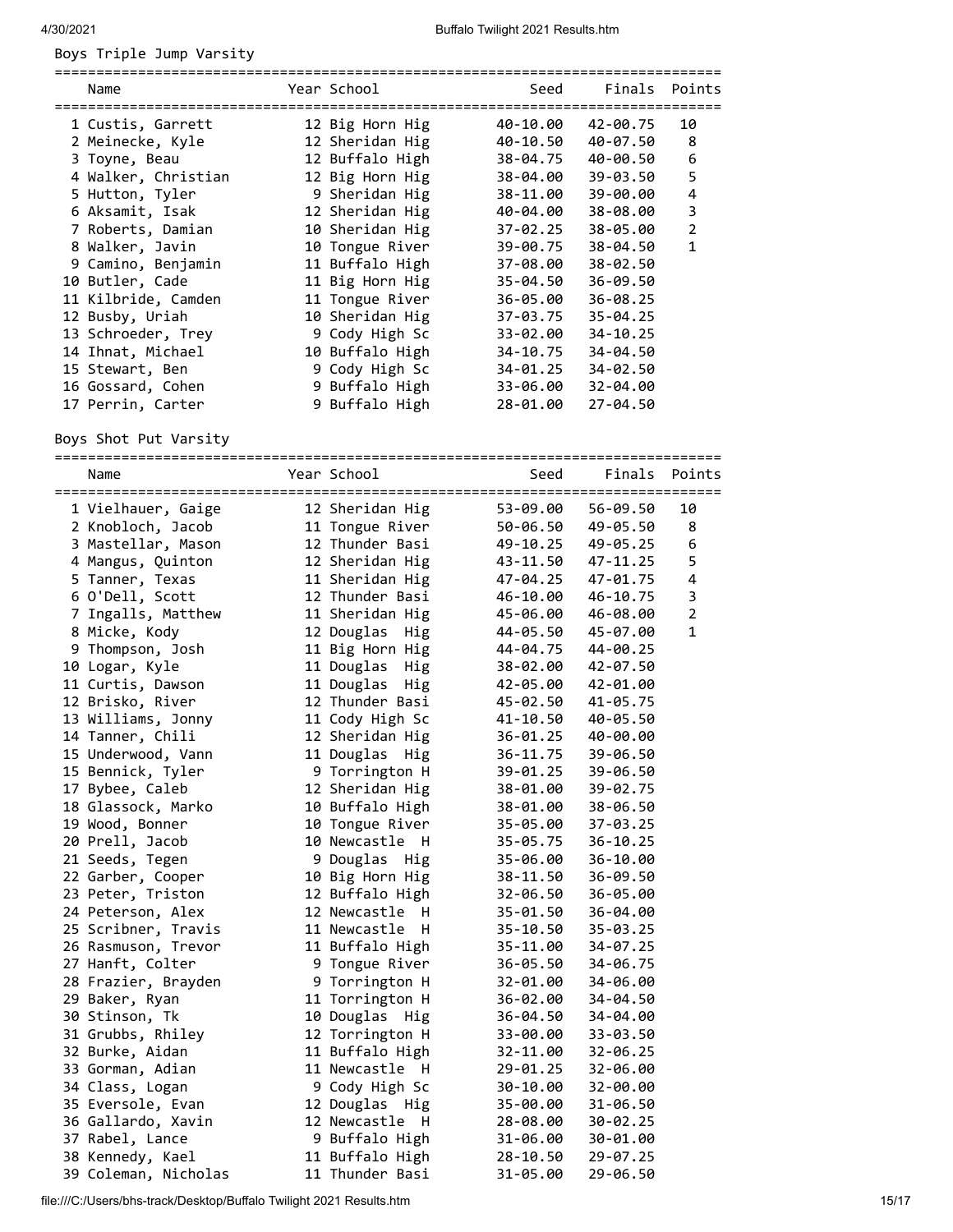| 40 Gallagher, Landen | 9 Cody High Sc  | 31-11.00     | 28-10.50     |
|----------------------|-----------------|--------------|--------------|
| 41 Orban, Leo        | 11 Newcastle H  | $31 - 05.00$ | 28-02.50     |
| 42 Sanborn, Tyler    | 9 Douglas Hig   | 27-00.00     | 27-05.25     |
| 43 Scott, Chadyn     | 11 Cody High Sc | 24-11.00     | 27-03.75     |
| 44 Miller, Isaiah    | 11 Tongue River | 26-04.00     | 27-02.50     |
| 45 Hensley, Keegan   | 10 Cody High Sc | 29-08.00     | 26-05.75     |
| 46 Dunlap, Andrew    | 11 Cody High Sc | 29-01.00     | $22 - 10.25$ |

## Boys Discus Throw Varsity

================================================================================

| Name                  | Year School       | Seed         | Finals     | Points         |
|-----------------------|-------------------|--------------|------------|----------------|
| 1 Tanner, Texas       | 11 Sheridan Hig   | 64-02.50     | 163-02     | 10             |
| 2 Vielhauer, Gaige    | 12 Sheridan Hig   | $62 - 05.50$ | 153-10     | 8              |
| 3 Mastellar, Mason    | 12 Thunder Basi   | 142-05       | 140-10     | 6              |
| 4 Mangus, Quinton     | 12 Sheridan Hig   | 145-01       | 133-09     | 5              |
| 5 Micke, Kody         | 12 Douglas Hig    | 143-07       | 132-03     | $\pmb{4}$      |
| 6 Thompson, Josh      | 11 Big Horn Hig   | 133-05       | 124-04     | 3              |
| 7 Baker, Ryan         | 11 Torrington H   | 131-04       | 122-09     | $\overline{2}$ |
| 8 Rising, Rave        | 12 Torrington H   | $125 - 11$   | 118-08     | 1              |
| 9 Knobloch, Jacob     | 11 Tongue River   | 146-07       | $117 - 11$ |                |
| 10 Garber, Cooper     | 10 Big Horn Hig   | 111-05       | 116-01     |                |
| 11 Brisko, River      | 12 Thunder Basi   | 121-03       | 113-01     |                |
| 12 Class, Logan       | 9 Cody High Sc    | $115 - 02$   | 110-10     |                |
| 13 Curtis, Dawson     | 11 Douglas Hig    | 104-03       | 110-00     |                |
| 14 George, Kellon     | 11 Cody High Sc   | $76 - 11$    | 109-05     |                |
| 15 Eversole, Evan     | 12 Douglas Hig    | 110-03       | 109-03     |                |
| 16 Camino, Benjamin   | 11 Buffalo High   | 115-10       | 108-03     |                |
| 17 Ingalls, Matthew   | 11 Sheridan Hig   | 124-10       | 106-05     |                |
| 18 Bennick, Tyler     | 9 Torrington H    | 109-11       | 105-09     |                |
| 19 Bybee, Caleb       | 12 Sheridan Hig   | 87-05        | 105-04     |                |
| 20 Seeds, Tegen       | 9 Douglas Hig     | 120-05       | 104-04     |                |
| 21 Baustert, AJ       | 9 Cody High Sc    | 112-05       | 103-04     |                |
| 22 Hensley, Keegan    | 10 Cody High Sc   | 115-03       | 102-04     |                |
| 23 Tanner, Chili      | 12 Sheridan Hig   | 107-09       | 101-04     |                |
| 24 O'Dell, Scott      | 12 Thunder Basi   | 108-03       | $98 - 07$  |                |
| 25 Peter, Triston     | 12 Buffalo High   | 105-04       | $96 - 02$  |                |
| 26 Glassock, Marko    | 10 Buffalo High   | 100-06       | $96 - 00$  |                |
| 27 Grubbs, Rhiley     | 12 Torrington H   | 80-00        | $95 - 09$  |                |
| 28 Sanborn, Tyler     | 9 Douglas Hig     | $95 - 03$    | 94-09      |                |
| 29 Rasmuson, Trevor   | 11 Buffalo High   | 102-01       | $92 - 09$  |                |
| 30 Tystad, Hogan      | 10 Newcastle H    | 87-06        | $92 - 08$  |                |
| 31 Dunlap, Andrew     | 11 Cody High Sc   | 100-06       | $92 - 07$  |                |
| 32 Santos, Christian  | 12 Newcastle<br>H | $98 - 04$    | 91-11      |                |
| 33 Logar, Kyle        | 11 Douglas Hig    | $95 - 04$    | $88 - 01$  |                |
| 34 Prell, Jacob       | 10 Newcastle<br>H | 84-01        | $84 - 01$  |                |
| 35 Strickland, Nathan | 9 Newcastle<br>H  | 66-09        | $83 - 04$  |                |
| 36 Rabel, Lance       | 9 Buffalo High    | $83 - 02$    | $82 - 07$  |                |
| 37 Hanft, Colter      | 9 Tongue River    | $92 - 09$    | $82 - 04$  |                |
| 38 Miller, Isaiah     | 11 Tongue River   | 79-05        | 80-03      |                |
| 39 Kennedy, Kael      | 11 Buffalo High   | $83 - 02$    | 79-07      |                |
| 40 Frazier, Brayden   | 9 Torrington H    | 96-01.50     | 78-00      |                |
| 41 George, Barrett    | 9 Cody High Sc    | 78-08        | 77-08      |                |
| 42 Wood, Bonner       | 10 Tongue River   | 94-00        | 76-06      |                |
| 43 Gallagher, Landen  | 9 Cody High Sc    | $82 - 09$    | 71-04      |                |
| 44 Stinson, Tk        | 10 Douglas Hig    | 97-06        | 70-05      |                |
| 45 Scott, Chadyn      | 11 Cody High Sc   | 63-06        | $68 - 01$  |                |
| 46 Coleman, Nicholas  | 11 Thunder Basi   | 69-08        | 65-04      |                |

Women - Varsity - Team Rankings - 18 Events Scored

| 1) Sheridan High School<br>3) Cody High School<br>5) Tongue River High School<br>7) Torrington High School | 153<br>86.50<br>72<br>29 | 2) Thunder Basin High School 136<br>4) Buffalo High School<br>6) Douglas High School<br>8) Big Horn High School | 74.50<br>45.<br>19 |
|------------------------------------------------------------------------------------------------------------|--------------------------|-----------------------------------------------------------------------------------------------------------------|--------------------|